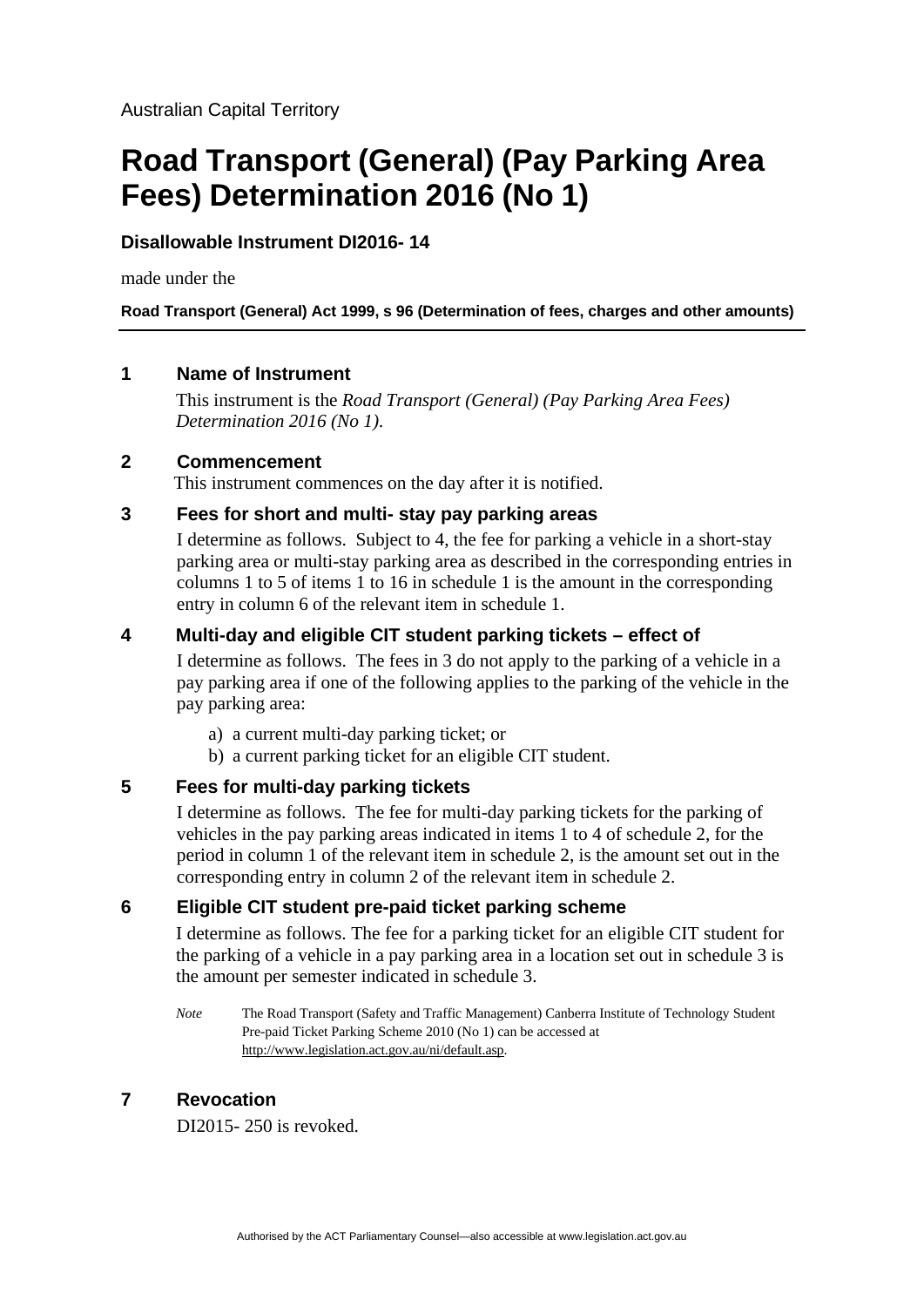## **8 Definitions**

*eligible CIT student* means a student who is eligible under section 5 of the *Road Transport (Safety and Traffic Management) Canberra Institution of Technology Student Pre-paid Ticket Parking Scheme 2011* NI2011-663.

*metered parking area* see the *Road Transport (Safety and Traffic Management) Regulation 2000* (Regulation) (Dictionary).

*multi-stay parking area* means a pay parking area where no time restrictions exist as to how long a vehicle can be parked on a calendar day.

*multi-day parking ticket* means a prepaid ticket that permits a person to park a vehicle in a specified multi-stay parking area for a specified period paid for in accordance with 5.

*parking ticket for an eligible CIT student* means a pre-paid ticket for the multi-day parking of a vehicle in a pay parking area paid for in accordance with 6 for use by an eligible CIT student in a pay parking area in a location set out in schedule 3 for a period set out in schedule 3.

*pay parking area* see the Regulation (Dictionary).

*short-stay parking area* means a pay parking area where time restrictions are in force as to how long a vehicle can be parked on a calendar day.

*ticket parking area* see the Regulation (Dictionary).

Meegan Fitzharris Minister for Transport and Municipal Services 4 March 2016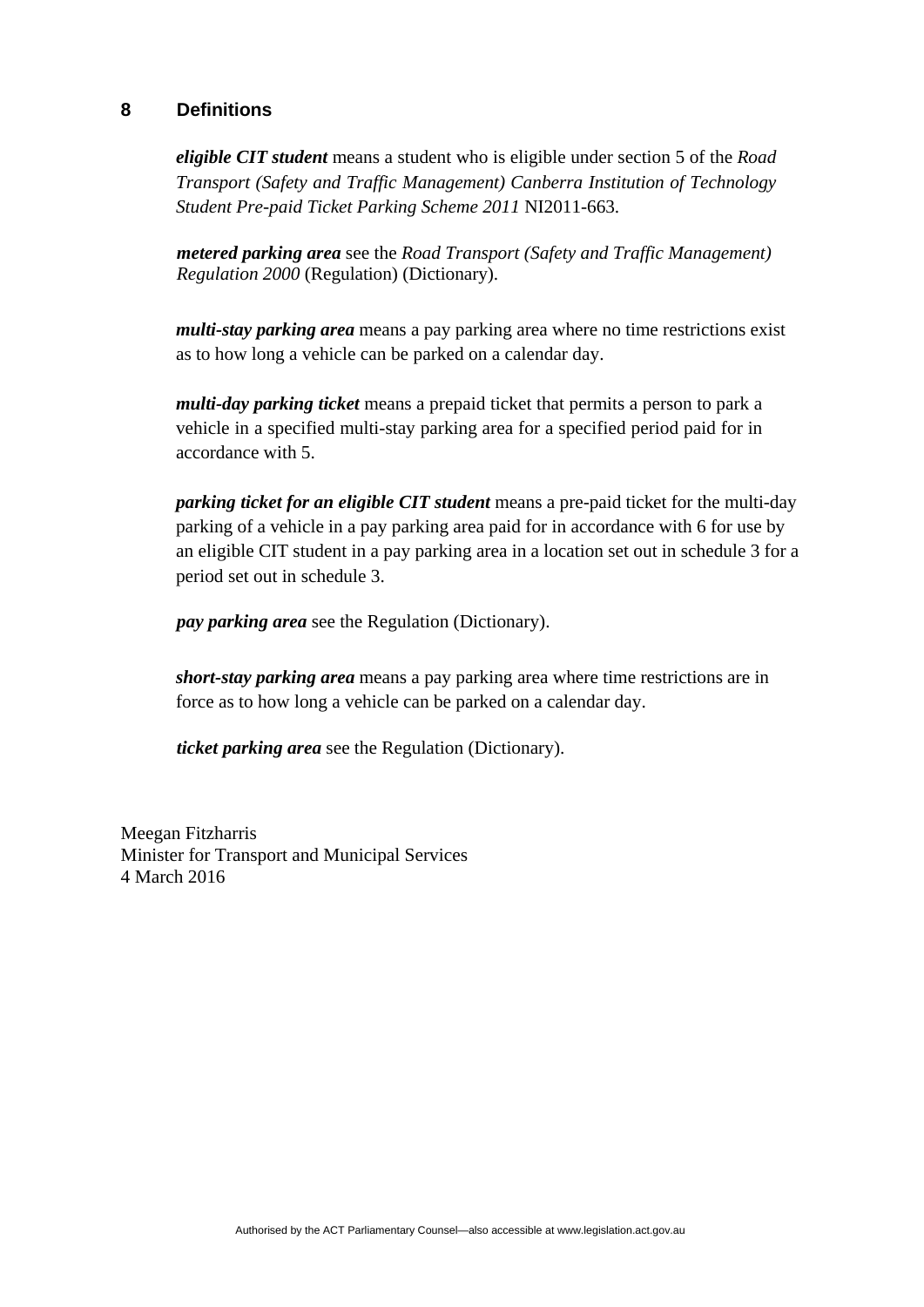## **Schedule 1**

## **(see section 3) Pay parking area, parking fee categories, and fees payable in ticketed and metered parking areas**

| Column 1                                                                                                                                                               | Column <sub>2</sub>  | Column 3                         | Column 4       | Column <sub>5</sub> | Column 6                                                                                                                                                                                                                     |
|------------------------------------------------------------------------------------------------------------------------------------------------------------------------|----------------------|----------------------------------|----------------|---------------------|------------------------------------------------------------------------------------------------------------------------------------------------------------------------------------------------------------------------------|
| Pay parking areas                                                                                                                                                      | <b>Description</b>   | <b>Block or</b><br><b>blocks</b> | <b>Section</b> | <b>Division</b>     | <b>Hourly rates</b>                                                                                                                                                                                                          |
| Off-street parking on<br>the northwest corner<br>of Barry Drive and<br>Watson Street, Turner                                                                           | Multi-stay<br>(MSO1) | Part 8                           | 25             | Turner              | Ticket parking space<br>Rate for 1st hour =<br>\$1.60<br>Rate for 2nd hour =<br>\$1.60<br>Rate for 3rd hour =                                                                                                                |
| Part of Watson Street,<br>between Barry Drive &<br>the southern<br>intersection with<br><b>McKay Gardens</b>                                                           | Multi-stay<br>(MSO1) | N/A                              | N/A            | Turner              | \$2.70<br>Rate for 4th hour =<br>\$2.70<br>Rate for 5th hour =<br>\$2.70<br>Rate for 6th hour $=$<br>\$3.20<br>Rate for 7th hour (up<br>to the maximum<br>value for all-day<br>parking) = $$3.80$<br>All-day rate = $$14.90$ |
| Part of Mort Street,<br>between Elouera<br><b>Street and Cooyong</b><br><b>Street</b>                                                                                  | Multi-stay<br>(MSO1) | N/A                              | N/A            | <b>Braddon</b>      |                                                                                                                                                                                                                              |
| Adjacent to the Allara<br>Street depot                                                                                                                                 | Multi-stay<br>(MSO1) | 18                               | 10             | City                |                                                                                                                                                                                                                              |
| Off-street parking<br>bounded by Gordon<br>Street, McCoy Circuit,<br>Ellery Crescent and<br><b>Marcus Clarke Street</b>                                                | Multi-stay<br>(MSO1) | 2 and Part<br>3                  | 20             | City                |                                                                                                                                                                                                                              |
| Off-street parking<br>near Childers Street,<br>north of the Street<br>Theatre Building                                                                                 | Multi-stay<br>(MSO1) | 5                                | 30             | City                |                                                                                                                                                                                                                              |
| Part of Ellery Crescent<br>between Marcus<br>Clarke Street and<br>McCoy Circuit and<br>part of McCoy Circuit<br>between Ellery<br><b>Crescent and Gordon</b><br>Street | Multi-stay<br>(MSO1) | N/A                              | N/A            | City                |                                                                                                                                                                                                                              |

**Item 1: Multi‐Stay Parking ‐ City CBD ‐ Premium Parking (MS01)**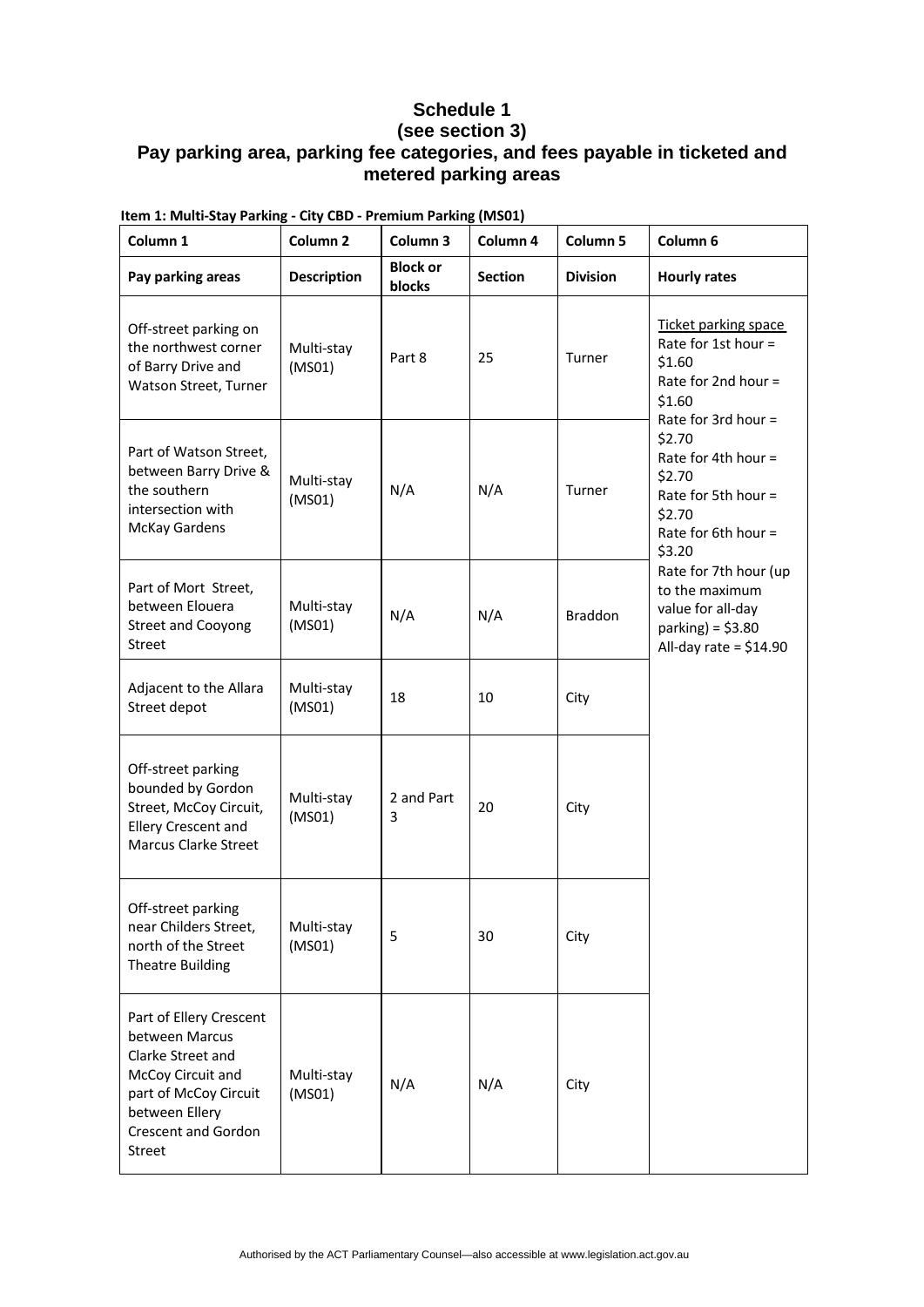| Column <sub>1</sub>                                                                          | Column <sub>2</sub>    | Column <sub>3</sub>              | Column 4       | Column 5        | Column 6                                                                                                                                                                                                                                                                                                                                                                                     |
|----------------------------------------------------------------------------------------------|------------------------|----------------------------------|----------------|-----------------|----------------------------------------------------------------------------------------------------------------------------------------------------------------------------------------------------------------------------------------------------------------------------------------------------------------------------------------------------------------------------------------------|
| Pay parking areas                                                                            | <b>Description</b>     | <b>Block or</b><br><b>blocks</b> | <b>Section</b> | <b>Division</b> | <b>Hourly rates</b>                                                                                                                                                                                                                                                                                                                                                                          |
| South of the<br>westward extension of<br><b>Constitution Avenue</b><br>towards Vernon Circle | Multi-stay<br>(MSO1AH) | Part 11                          | 19             | City            | Ticket parking space<br>Rate applicable 8:30am<br>to 5:30pm Monday to<br>Friday (public holidays<br>excepted)<br>Rate for 1st hour = $$1.60$<br>Rate for 2nd hour =<br>\$1.60<br>Rate for 3rd hour = $$2.70$<br>Rate for 4th hour = $$2.70$<br>Rate for 5th hour = $$2.70$<br>Rate for 6th hour = $$3.20$<br>Rate for 7th hour (up to<br>the maximum value for<br>all-day parking) = $$3.80$ |
| Surrounding the<br>Civic Olympic Pool                                                        | Multi-stay<br>(MSO1AH) | Part 8                           | 37             | City            | Rate applicable 5:30pm<br>to 10:30pm Monday to<br>Friday, 8:30am to<br>10:30pm Saturday and<br>Sunday (public holidays<br>excepted)<br>Rate for 1st hour = $$1.50$<br>Rate for $2^{nd}$ hour = \$1.50<br>Rate for $3^{rd}$ hour = \$2.00<br>Maximum charge =<br>\$5.00<br>All-day rate (Monday to<br>$Friday = $14.90$                                                                       |

#### **Item 2: Multi‐Stay Parking ‐ City CBD ‐ Premium Parking including additional set of rates (MS01AH)**

#### **Item 3: Multi‐Stay Parking – Yarralumla (MS02)**

| Column 1                                                                              | Column <sub>2</sub>  | Column 3                         | Column 4       | Column <sub>5</sub> | Column <sub>6</sub>                                                                                                                              |
|---------------------------------------------------------------------------------------|----------------------|----------------------------------|----------------|---------------------|--------------------------------------------------------------------------------------------------------------------------------------------------|
| Pay parking areas                                                                     | <b>Description</b>   | <b>Block or</b><br><b>blocks</b> | <b>Section</b> | <b>Division</b>     | <b>Hourly rates</b>                                                                                                                              |
| Car park immediately<br>north of the Hyatt<br>Hotel                                   | Multi-stay<br>(MS02) | 4                                | 40             | Yarralumla          | Ticket parking space<br>Rate for 1st hour $=$<br>\$1.10                                                                                          |
| Flynn Drive (western<br>side), between<br>Coronation Drive and<br>Flynn Place         | Multi-stay<br>(MS02) | N/A                              | N/A            | Yarralumla          | Rate for 2nd hour $=$<br>\$1.60<br>Rate for 3rd hour $=$<br>\$2.20<br>Rate for 4th hour $=$<br>\$2.70                                            |
| Kaye Place, west of<br>the Hyatt Hotel,<br>between the Hyatt<br>Hotel and Flynn Drive | Multi-stay<br>(MS02) | N/A                              | N/A            | Yarralumla          | Rate for 5th hour $=$<br>\$3.20<br>Rate for 6th hour (up<br>to the maximum<br>value for all-day<br>parking) = $$3.80$<br>All-day rate = $$11.70$ |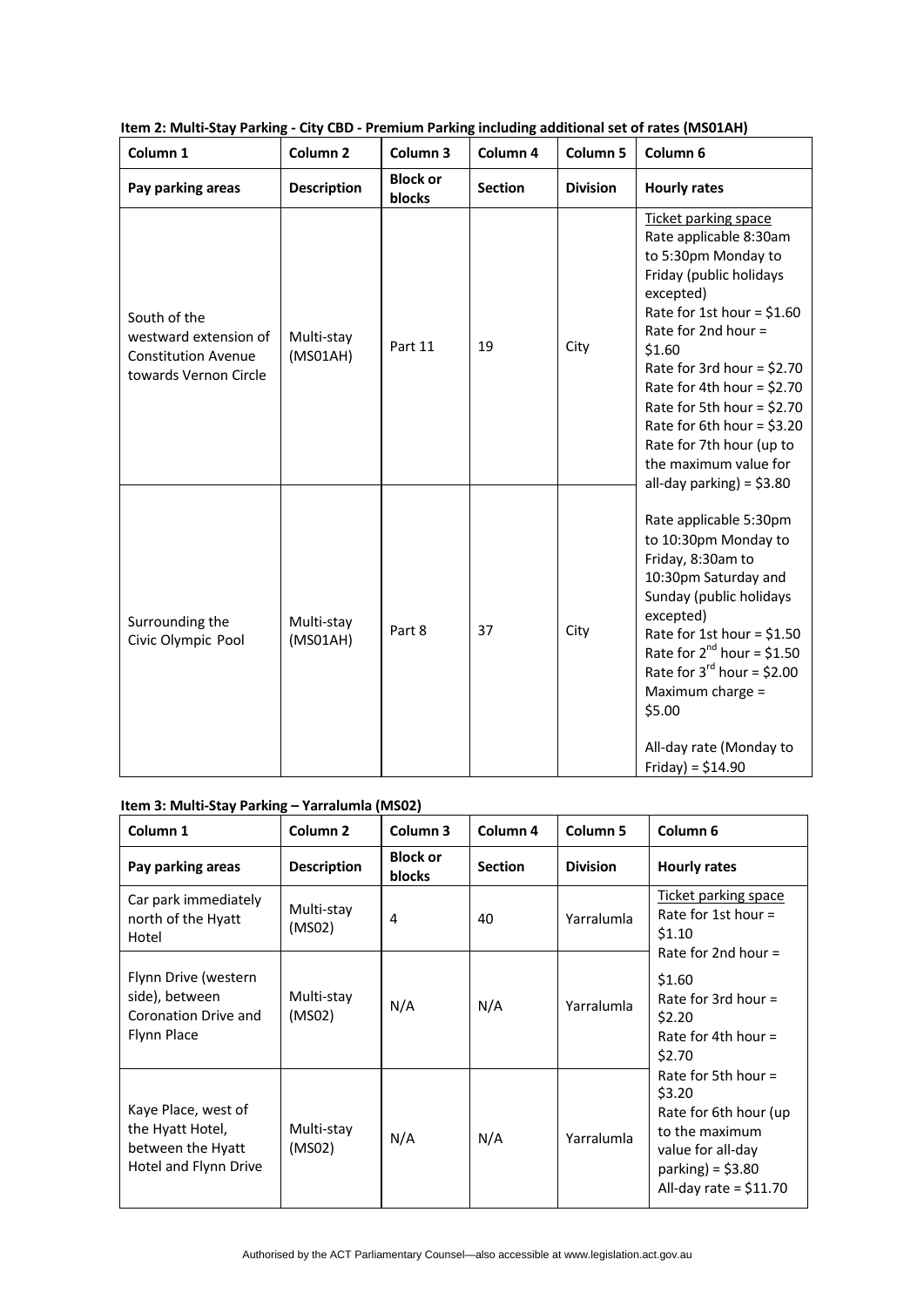| Kaye Street, parallel to<br>Commonwealth<br>Avenue and located<br>between<br>Commonwealth<br>Avenue and Blocks 1<br>and 4 Section 40<br>Yarralumla | Multi-stay<br>(MSO2) | N/A | N/A | Yarralumla |  |
|----------------------------------------------------------------------------------------------------------------------------------------------------|----------------------|-----|-----|------------|--|
|----------------------------------------------------------------------------------------------------------------------------------------------------|----------------------|-----|-----|------------|--|

## **Item 4: Multi‐Stay Parking ‐ Other City CBD Parking, Town Centre Premium Parking (MS03)**

| Column 1                                                                                                                          | Column <sub>2</sub>  | Column 3                  | Column 4       | Column 5        | Column 6                                                                                                                                         |
|-----------------------------------------------------------------------------------------------------------------------------------|----------------------|---------------------------|----------------|-----------------|--------------------------------------------------------------------------------------------------------------------------------------------------|
| Pay parking areas                                                                                                                 | <b>Description</b>   | <b>Block or</b><br>blocks | <b>Section</b> | <b>Division</b> | <b>Hourly rates</b>                                                                                                                              |
| Part of Watson Street,<br>between the northern<br>intersection of McKay<br>Gardens & Masson<br><b>Street</b>                      | Multi-stay<br>(MSO3) | N/A                       | N/A            | Turner          | Ticket parking space<br>Rate for 1st hour $=$<br>\$1.10<br>Rate for 2nd hour =<br>\$1.60<br>Rate for 3rd hour $=$<br>\$2.20                      |
| Part of Mort Street,<br>between Girrahween<br>Street & Elouera<br><b>Street</b>                                                   | Multi-stay<br>(MSO3) | N/A                       | N/A            | <b>Braddon</b>  | Rate for 4th hour $=$<br>\$2.70<br>Rate for 5th hour (up<br>to the maximum<br>value for all-day<br>parking) = $$2.70$<br>All-day rate = $$10.10$ |
| Area near the Acton<br>Ferry Terminal and<br>north of the Westside<br>Container (pop-up)<br>Village                               | Multi-stay<br>(MSO3) | Part 24                   | 33             | Acton           |                                                                                                                                                  |
| Area south of the<br><b>Westside Container</b><br>(pop-up) Village, and<br>north of Corkhill<br>Street (east of Barrine<br>Drive) | Multi-stay<br>(MSO3) | Part 24                   | 33             | Acton           |                                                                                                                                                  |
| Area south of Albert<br>Street accessed from<br><b>Barrine Drive</b>                                                              | Multi-stay<br>(MSO3) | $\mathbf{1}$              | 75             | Acton           |                                                                                                                                                  |
| Area near the Acton<br>Ferry Terminal and<br>north of the Westside<br>Container (pop-up)<br>Village                               | Multi-stay<br>(MSO3) | 1                         | 87             | Acton           |                                                                                                                                                  |
| Area between Albert<br><b>Street and Corkhill</b><br>Street (east of Barrine<br>Drive)                                            | Multi-stay<br>(MSO3) | $\mathbf{1}$              | 95             | Acton           |                                                                                                                                                  |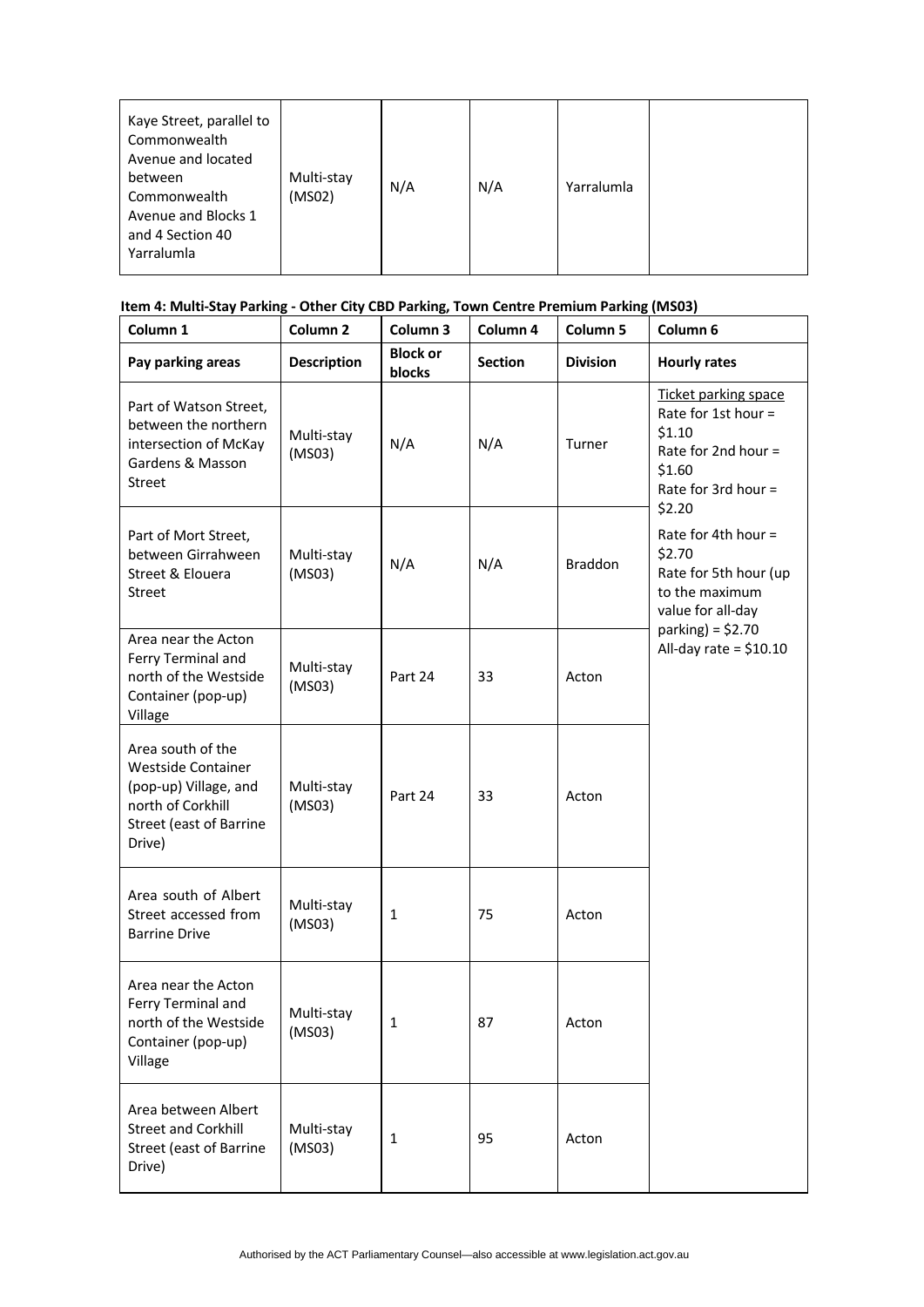| Part of Kuttabul Place<br>(adjacent to Acton<br>Ferry Terminal)                                                                               | Multi-stay<br>(MSO3) | N/A             | N/A | Acton     | Ticket parking space<br>Rate for 1st hour =<br>\$1.10<br>Rate for 2nd hour =<br>\$1.60 |
|-----------------------------------------------------------------------------------------------------------------------------------------------|----------------------|-----------------|-----|-----------|----------------------------------------------------------------------------------------|
| CIT, Reid                                                                                                                                     | Multi-stay<br>(MSO3) | Part 12         | 33  | Reid      | Rate for 3rd hour =<br>\$2.20<br>Rate for 4th hour =                                   |
| Gravel car park,<br>opposite CIT, Reid                                                                                                        | Multi-stay<br>(MSO3) | 6 and Part<br>3 | 3   | Parkes    | \$2.70<br>Rate for 5th hour (up<br>to the maximum<br>value for all-day                 |
| Part of Constitution<br>Avenue, between<br>Coranderrk Street and<br>the intersection which<br>provides access to the<br>CIT on-site car parks | Multi-stay<br>(MSO3) | N/A             | N/A | Parkes    | parking) = $$2.70$<br>All-day rate = $$10.10$                                          |
| North of Westfield<br>Belconnen Mall,<br>adjacent to Emu Bank                                                                                 | Multi-stay<br>(MSO3) | 26              | 52  | Belconnen |                                                                                        |
| Emu Bank, south of<br>Soundy Close                                                                                                            | Multi-stay<br>(MSO3) | 72 and 74       | 65  | Belconnen |                                                                                        |
| Block 77 section 65,<br>east of Emu Bank                                                                                                      | Multi-stay<br>(MSO3) | 77              | 65  | Belconnen |                                                                                        |
| Part of off-street<br>parking area south of<br>Swanson Court                                                                                  | Multi-stay<br>(MSO3) | 17              | 152 | Belconnen |                                                                                        |
| Between the Labor<br>Club and Eastern<br>Valley Way                                                                                           | Multi-stay<br>(MSO3) | Part 2          | 200 | Belconnen |                                                                                        |
| Emu Bank, between<br>Benjamin Way &<br>Soundy Close                                                                                           | Multi-stay<br>(MSO3) | N/A             | N/A | Belconnen |                                                                                        |
| Emu Bank, between<br>the Lighthouse Bar<br>and block 77 section<br>65 Belconnen                                                               | Multi-stay<br>(MSO3) | N/A             | N/A | Belconnen |                                                                                        |
| Lathlain Street,<br>between Luxton Street<br>& Cohen Street                                                                                   | Multi-stay<br>(MSO3) | N/A             | N/A | Belconnen |                                                                                        |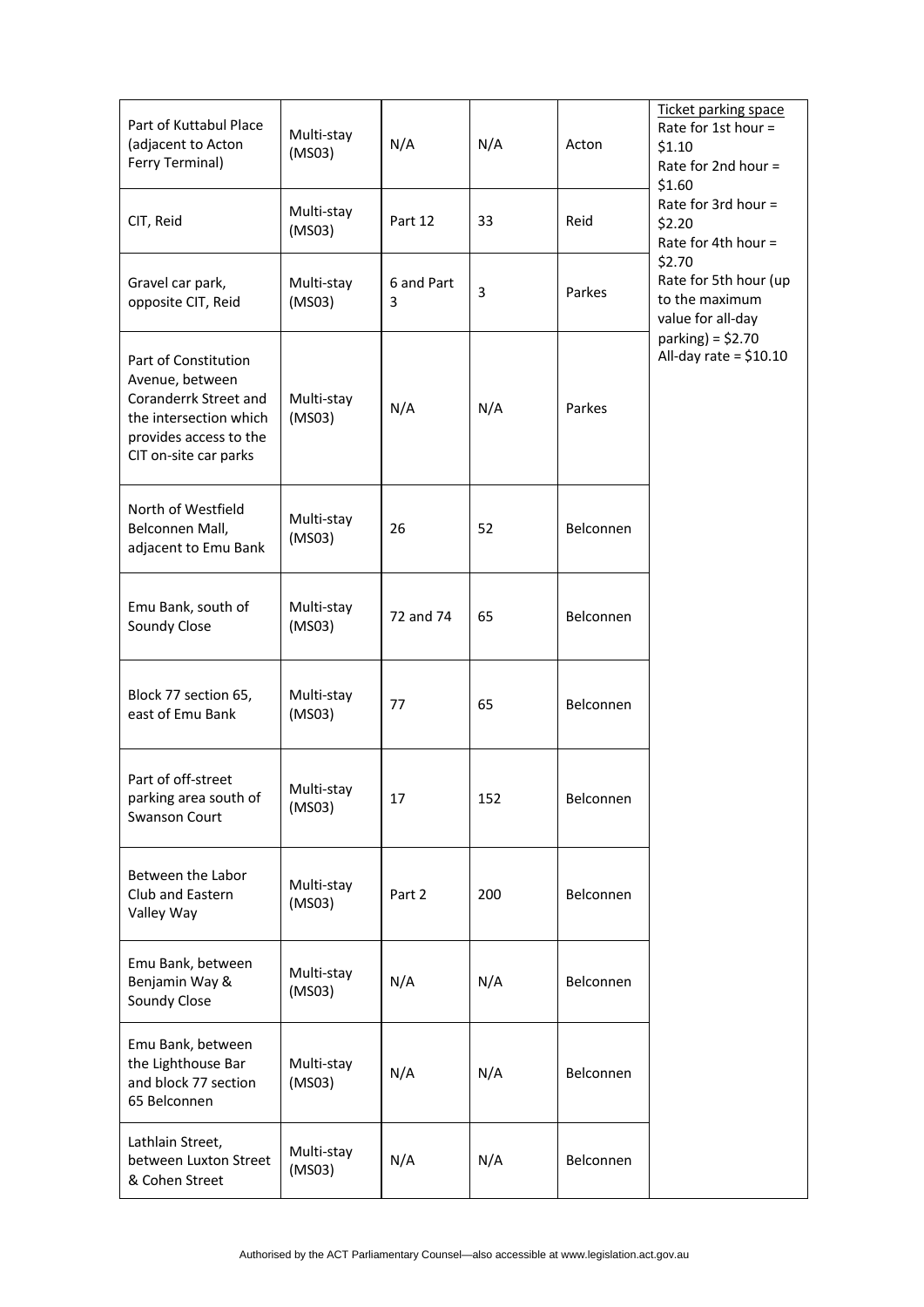| Soundy Close, south of<br>the Lighthouse Bar                                                                           | Multi-stay<br>(MSO3) | N/A                                           | N/A            | Belconnen | <u>Ticket parking space</u><br>Rate for 1st hour =<br>\$1.10                                 |
|------------------------------------------------------------------------------------------------------------------------|----------------------|-----------------------------------------------|----------------|-----------|----------------------------------------------------------------------------------------------|
| Off-street parking<br>south of Matilda<br>Street and east of<br><b>Bowes Street</b>                                    | Multi-stay<br>(MSO3) | Part 1                                        | 7              | Phillip   | Rate for 2nd hour $=$<br>\$1.60<br>Rate for 3rd hour $=$<br>\$2.20<br>Rate for 4th hour =    |
| West and south of<br>Corinna Street,<br>between Ball Street<br>and Brewer Street                                       | Multi-stay<br>(MSO3) | 4, Part 13,<br>Part 14,<br>Part 15,<br>17, 18 | 15             | Phillip   | \$2.70<br>Rate for 5th hour (up<br>to the maximum<br>value for all-day<br>parking) = $$2.70$ |
| East of Phillip Oval,<br>including part of the<br>future road reserve<br>for an extended Irving<br><b>Street</b>       | Multi-stay<br>(MSO3) | Part 13                                       | 23             | Phillip   | All-day rate = $$10.10$                                                                      |
| Off-street parking<br>accessed from Callam<br>Street, north-west of<br>the Callam Offices                              | Multi-stay<br>(MSO3) | 33                                            | 80             | Phillip   |                                                                                              |
| Off-street parking<br>west of Phillip Oval,<br>bounded by Irving<br><b>Street and Spoering</b><br><b>Street</b>        | Multi-stay<br>(MSO3) | Part 1                                        | 104            | Phillip   |                                                                                              |
| Spoering Street, on<br>the side immediately<br>adjoining block 1<br>section 104 Phillip                                | Multi-stay<br>(MSO3) | N/A                                           | N/A            | Phillip   |                                                                                              |
| Corner of Athllon<br>Drive and Reed Street<br>North (south of the<br>Tuggeranong<br>Hyperdome House &<br>Home section) | Multi-stay<br>(MSO3) | 14                                            | $\overline{2}$ | Greenway  |                                                                                              |
| Corner of Athllon<br>Drive and Pitman<br>Street (north of the<br>Tuggeranong<br>Hyperdome House &<br>Home section)     | Multi-stay<br>(MSO3) | 19                                            | 2              | Greenway  |                                                                                              |
| Off-street parking area<br>bounded by Pitman,<br>Anketell, & Cowlishaw<br>Sts (a three-for-free<br>car park)           | Multi-stay<br>(MSO3) | 1                                             | 18             | Greenway  |                                                                                              |
| Northern end of<br>section 19, adjacent to<br><b>Health Centre</b>                                                     | Multi-stay<br>(MSO3) | Part 24                                       | 19             | Greenway  |                                                                                              |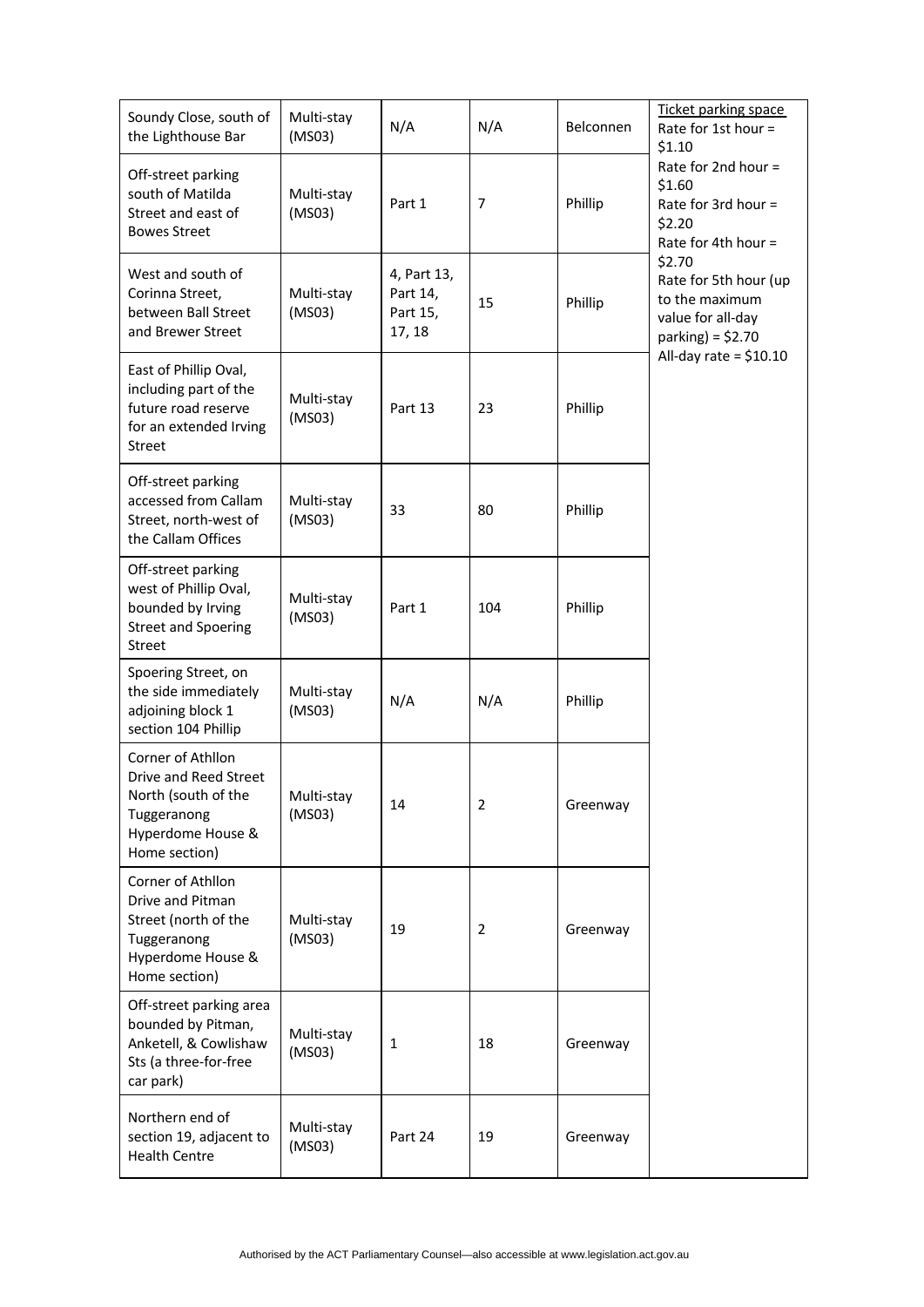| Southern end of<br>section 19, adjacent to<br><b>Churches Centre</b> | Multi-stay<br>(MSO3) | Part 24 | 19  | Greenway | <b>Ticket parking space</b><br>Rate for 1st hour $=$<br>\$1.10<br>Rate for 2nd hour $=$<br>\$1.60             |
|----------------------------------------------------------------------|----------------------|---------|-----|----------|---------------------------------------------------------------------------------------------------------------|
| Cowlishaw Street,<br>between Anketell<br>Street & Athllon Drive      | Multi-stay<br>(MSO3) | N/A     | N/A | Greenway | Rate for 3rd hour $=$<br>\$2.20<br>Rate for 4th hour $=$<br>\$2.70                                            |
| Holwell Street,<br>between Cowlishaw<br>Street & Pitman Street       | Multi-stay<br>(MS03) | N/A     | N/A | Greenway | Rate for 5th hour (up<br>to the maximum<br>value for all-day<br>parking) = $$2.70$<br>All-day rate = $$10.10$ |
| Pitman Street,<br>between Athllon Drive<br>& Holwell Street          | Multi-stay<br>(MS03) | N/A     | N/A | Greenway |                                                                                                               |
| Reed Street South,<br>between Soward Way<br>& Anketell Street        | Multi-stay<br>(MSO3) | N/A     | N/A | Greenway |                                                                                                               |

## **Item 5: Multi‐Stay Parking ‐ Other Town Centre Parking, Group Centre Parking (MS04)**

| Column <sub>1</sub>                                                                                      | Column <sub>2</sub>  | Column <sub>3</sub>       | Column 4       | Column <sub>5</sub> | Column 6                                                                       |
|----------------------------------------------------------------------------------------------------------|----------------------|---------------------------|----------------|---------------------|--------------------------------------------------------------------------------|
| Pay parking areas                                                                                        | <b>Description</b>   | <b>Block or</b><br>blocks | <b>Section</b> | <b>Division</b>     | <b>Hourly rates</b>                                                            |
| Oatley Court (off-<br>street), west of<br>Nettlefold Street                                              | Multi-stay<br>(MS04) | Part 1                    | 5              | Belconnen           | Ticket parking space<br>Rate for 1st hour =<br>\$1.10<br>Rate for 2nd hour $=$ |
| Oatley Court (off-<br>street), east of<br>Nettlefold Street                                              | Multi-stay<br>(MSO4) | Part 1                    | 11             | Belconnen           | \$1.60<br>Rate for 3rd hour $=$<br>\$2.20<br>Rate for 4th hour $=$             |
| Block 7 section 20,<br>between Bayles Street<br>and Rae Street                                           | Multi-stay<br>(MSO4) | 7                         | 20             | Belconnen           | \$2.70<br>Rate for 5th hour (up<br>to the maximum<br>value for all-day         |
| Block 2 section 22,<br>between Walder and<br><b>Purdue Streets</b>                                       | Multi-stay<br>(MSO4) | $\overline{2}$            | 22             | Belconnen           | parking) = $$2.70$<br>All-day rate = $$8.50$                                   |
| Weedon Close, off-<br>street                                                                             | Multi-stay<br>(MSO4) | 2                         | 27             | Belconnen           |                                                                                |
| Car park between the<br><b>Belconnen Markets</b><br>and Australian Federal<br><b>Police Headquarters</b> | Multi-stay<br>(MSO4) | 14                        | 31             | Belconnen           |                                                                                |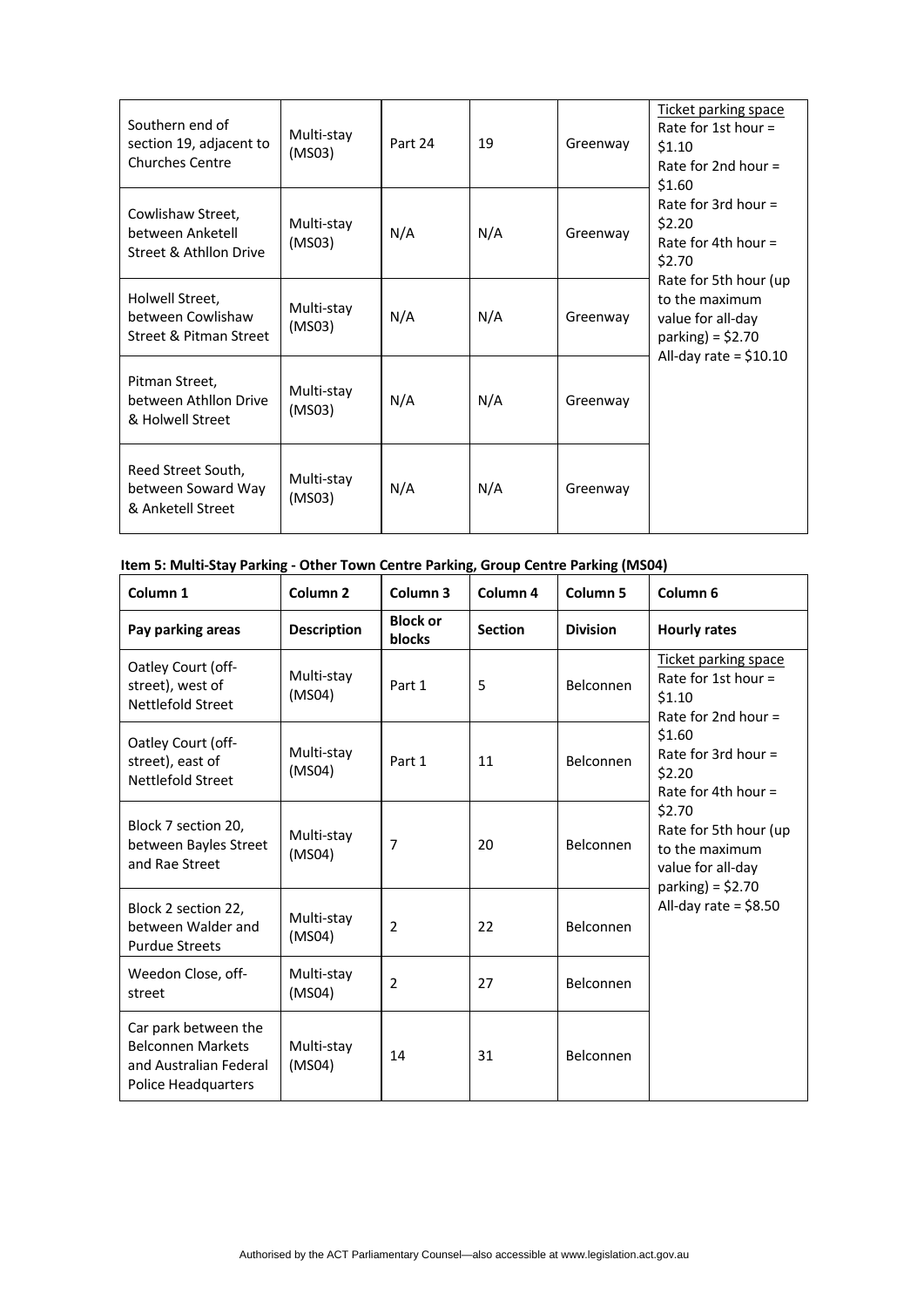| Off-street parking<br>incorporating part of<br>the western side of<br>the Easty street road<br>corridor between<br>Launceston and<br>Wilbow Streets, and<br>block 30 and part of<br>block 29, section 80<br>Phillip | Multi-stay<br>(MSO4) | 30 and<br>Part 29 | 80  | Phillip       | Ticket parking space<br>Rate for 1st hour $=$<br>\$1.10<br>Rate for 2nd hour $=$<br>\$1.60<br>Rate for 3rd hour $=$<br>\$2.20<br>Rate for 4th hour $=$<br>\$2.70<br>Rate for 5th hour (up<br>to the maximum<br>value for all-day<br>parking) = $$2.70$<br>All-day rate = $$8.50$ |
|---------------------------------------------------------------------------------------------------------------------------------------------------------------------------------------------------------------------|----------------------|-------------------|-----|---------------|----------------------------------------------------------------------------------------------------------------------------------------------------------------------------------------------------------------------------------------------------------------------------------|
| Part of structured car<br>park at corner of<br><b>Bougainville Street</b><br>and Furneaux Street                                                                                                                    | Multi-stay<br>(MSO4) | Part 6            | 24  | Forrest       |                                                                                                                                                                                                                                                                                  |
| Kingston Cultural<br>Precinct, Kingston<br>Foreshore                                                                                                                                                                | Multi-stay<br>(MS04) | Part 15           | 49  | Kingston      |                                                                                                                                                                                                                                                                                  |
| Wentworth Avenue<br>median parking<br>area, between<br>Grose Street and<br>Telopea Park (east)                                                                                                                      | Multi-stay<br>(MSO4) | N/A               | N/A | Kingston      |                                                                                                                                                                                                                                                                                  |
| Central and southern<br>parts of large parking<br>area east of Geils<br>Court                                                                                                                                       | Multi-stay<br>(MSO4) | Part 55           | 37  | <b>Deakin</b> |                                                                                                                                                                                                                                                                                  |

#### **Item 6: Short‐Stay Parking ‐ City Centre Premium Parking ‐ 4 hours or less (SS01)**

| Column 1                                                                                       | Column <sub>2</sub>  | Column <sub>3</sub>       | Column 4       | Column <sub>5</sub> | Column <sub>6</sub>                                                                                                                     |
|------------------------------------------------------------------------------------------------|----------------------|---------------------------|----------------|---------------------|-----------------------------------------------------------------------------------------------------------------------------------------|
| Pay parking areas                                                                              | <b>Description</b>   | <b>Block or</b><br>blocks | <b>Section</b> | <b>Division</b>     | <b>Hourly rates</b>                                                                                                                     |
| McKay Gardens -<br>from Watson Street,<br>east and south to<br>McKay Street                    | Short-stay<br>(SSO1) | N/A                       | N/A            | Turner              | Ticket parking space<br>Rate for 1st hour $=$<br>\$2.10<br>Rate for 2nd hour $=$<br>\$2.70<br>Rate for 3rd hour $=$<br>\$3.70           |
| McKay Gardens -<br>from McKay Street,<br>south and west to<br><b>Watson Street</b>             | Short-stay<br>(SSO1) | N/A                       | N/A            | Turner              | Rate for 4th hour $=$<br>\$4.80<br>Rate for 4 hours $=$<br>\$13.30<br><b>Metered Parking</b><br><b>Space</b><br>Rate per hour = $$3.00$ |
| McKay Lane -<br>between northern<br>and southern<br>intersections with<br><b>Watson Street</b> | Short-stay<br>(SSO1) | N/A                       | N/A            | Turner              |                                                                                                                                         |
| Part of Watson<br>Street, between the<br>two intersections<br>with McKay Gardens               | Short-stay<br>(SSO1) | N/A                       | N/A            | Turner              |                                                                                                                                         |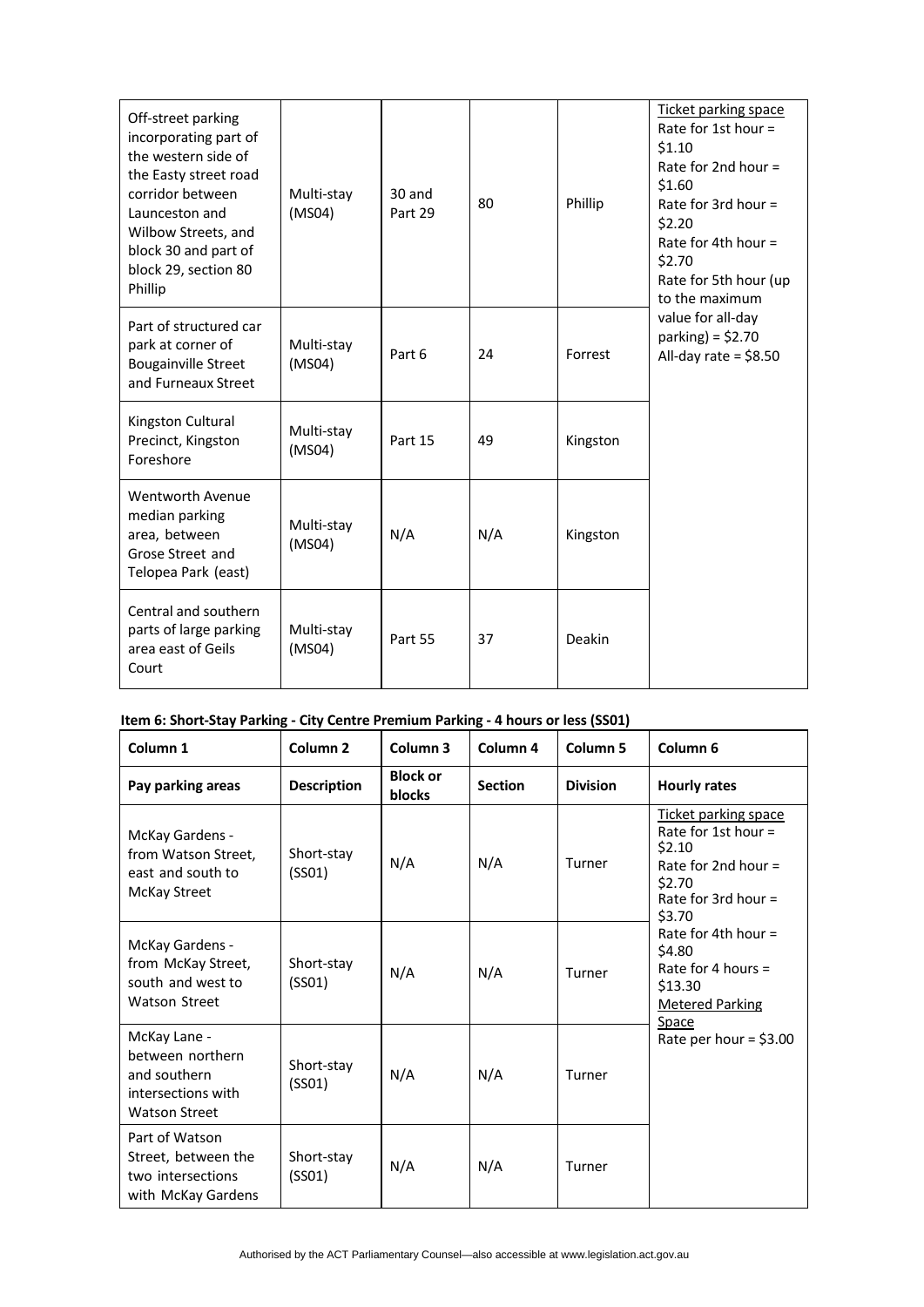| Off-street parking<br>north of Girrahween<br>Street, between Mort<br><b>Street and Lonsdale</b><br>Street, incorporating<br>part of Haig Park and<br>part of the<br>Girrahween Street<br>road corridor | Short-stay<br>(SSO1) | Part 7 | 8   | <b>Braddon</b> | Ticket parking space<br>Rate for 1st hour =<br>\$2.10<br>Rate for 2nd hour =<br>\$2.70<br>Rate for 3rd hour =<br>\$3.70<br>Rate for 4th hour $=$<br>\$4.80<br>Rate for 4 hours =<br>\$13.30<br><b>Metered Parking</b><br>Space<br>Rate per hour = $$3.00$ |
|--------------------------------------------------------------------------------------------------------------------------------------------------------------------------------------------------------|----------------------|--------|-----|----------------|-----------------------------------------------------------------------------------------------------------------------------------------------------------------------------------------------------------------------------------------------------------|
| Off-street parking<br>north of Girrahween<br>Street, between<br>Northbourne Avenue<br>and Mort Street,<br>incorporating part of<br>Haig Park and part of<br>the Girrahween Street<br>road corridor     | Short-stay<br>(SSO1) | Part 7 | 8   | Braddon        |                                                                                                                                                                                                                                                           |
| Part of Mort Street,<br>between Girrahween<br>Street & Elouera<br>Street - outside blocks<br>7, 8 and 9, section 18<br><b>Braddon</b>                                                                  | Short-stay<br>(SSO1) | N/A    | N/A | <b>Braddon</b> |                                                                                                                                                                                                                                                           |
| Cooyong Street,<br>between Lonsdale<br><b>Street and Torrens</b><br>Street                                                                                                                             | Short-stay<br>(SSO1) | N/A    | N/A | <b>Braddon</b> |                                                                                                                                                                                                                                                           |
| Elouera Street,<br>between Lonsdale<br><b>Street and Torrens</b><br>Street                                                                                                                             | Short-stay<br>(SSO1) | N/A    | N/A | Braddon        |                                                                                                                                                                                                                                                           |
| Elouera Street,<br>between Mort Street<br>and Lonsdale Street                                                                                                                                          | Short-stay<br>(SSO1) | N/A    | N/A | <b>Braddon</b> |                                                                                                                                                                                                                                                           |
| Girrahween Street,<br>between Lonsdale<br><b>Street and Torrens</b><br><b>Street</b>                                                                                                                   | Short-stay<br>(SSO1) | N/A    | N/A | Braddon        |                                                                                                                                                                                                                                                           |
| Lonsdale Street<br>(median and<br>shoulder), between<br>Cooyong Street and<br>Elouera Street                                                                                                           | Short-stay<br>(SSO1) | N/A    | N/A | Braddon        |                                                                                                                                                                                                                                                           |
| Lonsdale Street<br>(median and<br>shoulders), between<br>Elouera Street and<br>Girrahween Street                                                                                                       | Short-stay<br>(SSO1) | N/A    | N/A | <b>Braddon</b> |                                                                                                                                                                                                                                                           |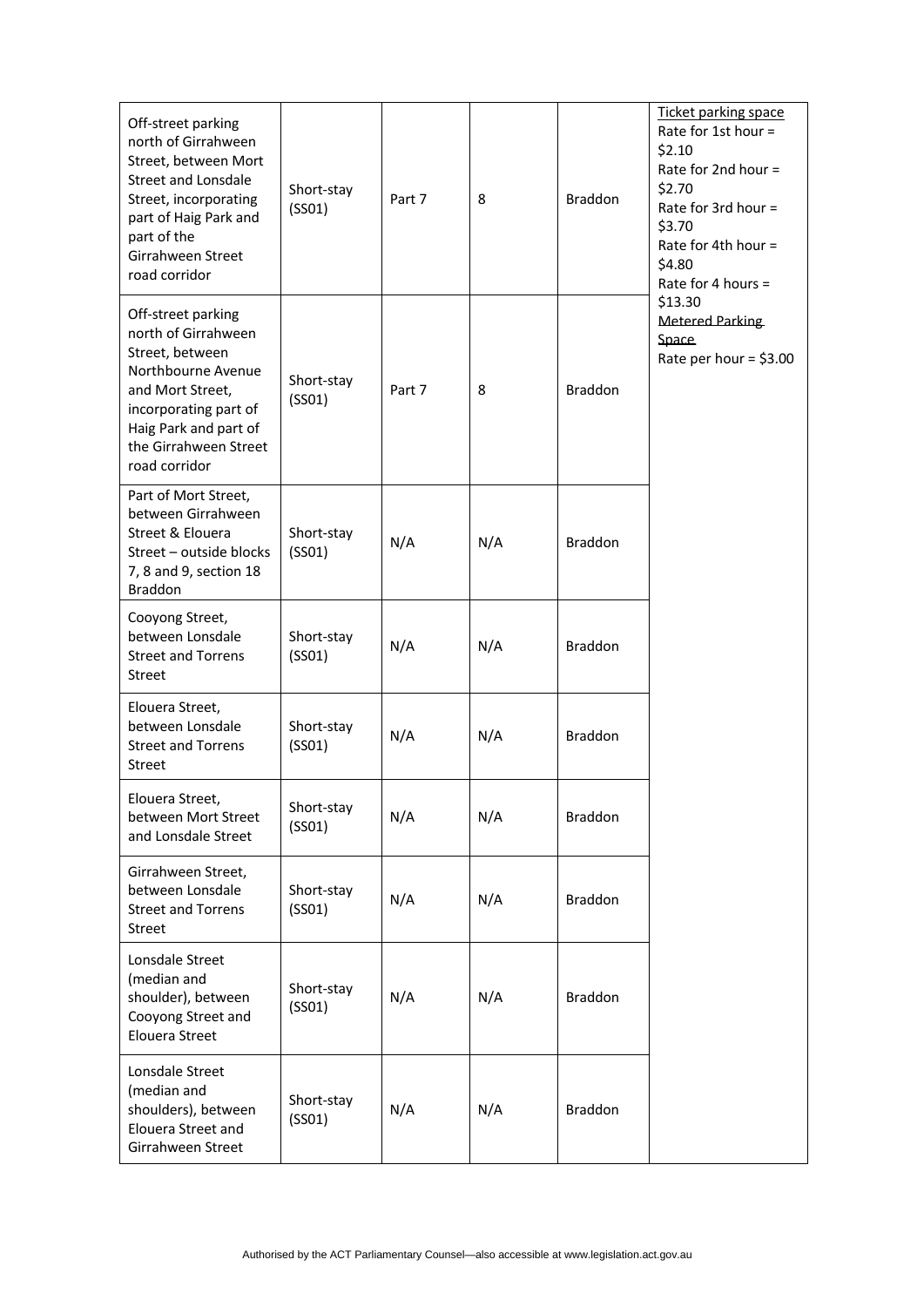| Torrens Street,<br>between Cooyong<br><b>Street and Elouera</b><br>Street                       | Short-stay<br>(SSO1) | N/A | N/A            | <b>Braddon</b> | Ticket parking space<br>Rate for 1st hour =<br>\$2.10<br>Rate for 2nd hour =<br>\$2.70<br>Rate for 3rd hour = |
|-------------------------------------------------------------------------------------------------|----------------------|-----|----------------|----------------|---------------------------------------------------------------------------------------------------------------|
| Torrens Street,<br>between Elouera<br><b>Street and Girrahween</b><br><b>Street</b>             | Short-stay<br>(SSO1) | N/A | N/A            | <b>Braddon</b> | \$3.70<br>Rate for 4th hour =<br>\$4.80<br>Rate for 4 hours =<br>\$13.30<br><b>Metered Parking</b>            |
| Adjacent to Hobart<br>Place                                                                     | Short-stay<br>(SSO1) | 4   | $\overline{2}$ | City           | <b>Space</b><br>Rate per hour = $$3.00$                                                                       |
| Off-street parking<br>adjacent to the<br><b>Magistrates Court</b><br><b>Building</b>            | Short-stay<br>(SSO1) | 13  | 63             | City           |                                                                                                               |
| Akuna Street,<br>between City Walk<br>and Bunda Street                                          | Short-stay<br>(SSO1) | N/A | N/A            | City           |                                                                                                               |
| Allara Street, between<br><b>Constitution Avenue</b><br>and City Walk                           | Short-stay<br>(SSO1) | N/A | N/A            | City           |                                                                                                               |
| Bunda Street,<br>between Akuna Street<br>and Binara Street                                      | Short-stay<br>(SSO1) | N/A | N/A            | City           |                                                                                                               |
| Southern side of<br>Farrell Place, between<br><b>Marcus Clarke Street</b><br>and London Circuit | Short-stay<br>(SSO1) | N/A | N/A            | City           |                                                                                                               |
| Service Road off<br>Akuna Street (Hillside<br>Lane), behind the YHA<br>building                 | Short-stay<br>(SSO1) | N/A | N/A            | City           |                                                                                                               |
| Hobart Place, between<br>London Circuit and<br><b>Marcus Clarke Street</b>                      | Short-stay<br>(SSO1) | N/A | N/A            | City           |                                                                                                               |
| Knowles Place, near<br>the ACT Magistrates<br>Court                                             | Short-stay<br>(SSO1) | N/A | N/A            | City           |                                                                                                               |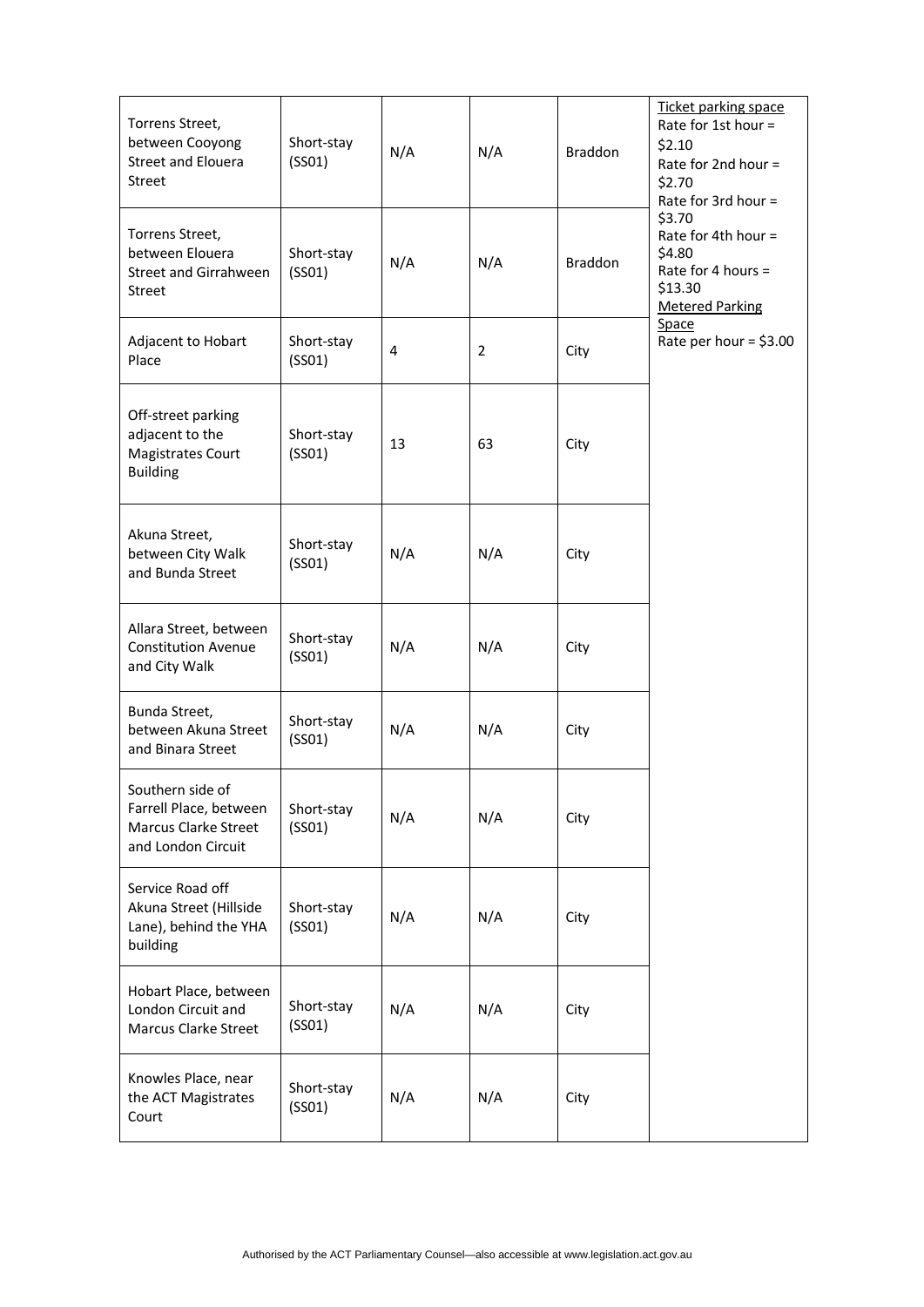| Column <sub>1</sub>                                                                                                                                             | Column <sub>2</sub>  | Column <sub>3</sub>       | Column 4       | Column <sub>5</sub> | Column <sub>6</sub>                                                                                                                                                                                                                                                                                                                                                                                                                                                                                                                                                                                                                                                          |
|-----------------------------------------------------------------------------------------------------------------------------------------------------------------|----------------------|---------------------------|----------------|---------------------|------------------------------------------------------------------------------------------------------------------------------------------------------------------------------------------------------------------------------------------------------------------------------------------------------------------------------------------------------------------------------------------------------------------------------------------------------------------------------------------------------------------------------------------------------------------------------------------------------------------------------------------------------------------------------|
| Pay parking areas                                                                                                                                               | <b>Description</b>   | <b>Block or</b><br>blocks | <b>Section</b> | <b>Division</b>     | <b>Hourly rates</b>                                                                                                                                                                                                                                                                                                                                                                                                                                                                                                                                                                                                                                                          |
| <b>Between South</b><br><b>Building (ACT</b><br>Legislative Assembly)<br>and the westward<br>extension of<br><b>Constitution Avenue</b><br>toward Vernon Circle | Short-stay<br>(SSO1) | 4, Part 11,<br>Part 25    | 19             | City                | Ticket parking space<br>Rate applicable 8:30am<br>to 5:30pm Monday to<br>Thursday, 8:30am to<br>9:00pm Friday, and<br>8:30am to 12:00pm<br>Saturday (public holidays<br>excepted)<br>Rate for 1st hour = $$2.10$<br>Rate for 2nd hour $=$<br>\$2.70<br>Rate for 3rd hour = $$3.70$<br>Rate for 4th hour = $$4.80$<br>Rate for 4 hours $=$<br>\$13.30<br>Rate applicable 5:30pm<br>to 10:30pm Monday to<br>Thursday, 9:00pm to<br>10:30pm Friday,<br>12:00pm to 10:30pm<br>Saturday, and 8:30am to<br>10:30pm Sunday (public<br>holidays excepted)<br>Rate for 1st hour = $$1.50$<br>Rate for 2nd hour = $$1.50$<br>Rate for 3rd hour = $$2.00$<br>Maximum charge =<br>\$5.00 |
| Off-street parking<br>adjacent to North<br>Building and the<br>Canberra Museum<br>and Art Gallery                                                               | Short-stay<br>(SSO1) | Part 23                   | 19             | City                |                                                                                                                                                                                                                                                                                                                                                                                                                                                                                                                                                                                                                                                                              |

#### Item 7: Short-Stay Parking - City Centre Premium Parking with additional set of rates - 4 hours or less **(SS01AH)**

#### **Item 8: Short‐Stay Parking ‐ Town Centre Premium Parking ‐ 4 hours or less (SS02)**

| Column 1                                                                                | Column <sub>2</sub>  | Column 3                  | Column 4       | Column <sub>5</sub> | Column <sub>6</sub>                                                                                                                                                                                                                                               |
|-----------------------------------------------------------------------------------------|----------------------|---------------------------|----------------|---------------------|-------------------------------------------------------------------------------------------------------------------------------------------------------------------------------------------------------------------------------------------------------------------|
| Pay parking areas                                                                       | <b>Description</b>   | <b>Block or</b><br>blocks | <b>Section</b> | <b>Division</b>     | <b>Hourly rates</b>                                                                                                                                                                                                                                               |
| Section of off-street<br>parking south of<br>Matilda Street and<br>east of Bowes Street | Short-stay<br>(SSO2) | $\mathbf{1}$              | 7              | Phillip             | Ticket parking space<br>Rate for 1st hour $=$<br>\$1.60<br>Rate for 2nd hour $=$<br>\$2.70<br>Rate for 3rd hour $=$<br>\$3.20<br>Rate for 4th hour $=$<br>\$4.20<br>Rate for 4 hours $=$<br>\$11.70<br><b>Metered Parking</b><br>Space<br>Rate per hour = $$3.00$ |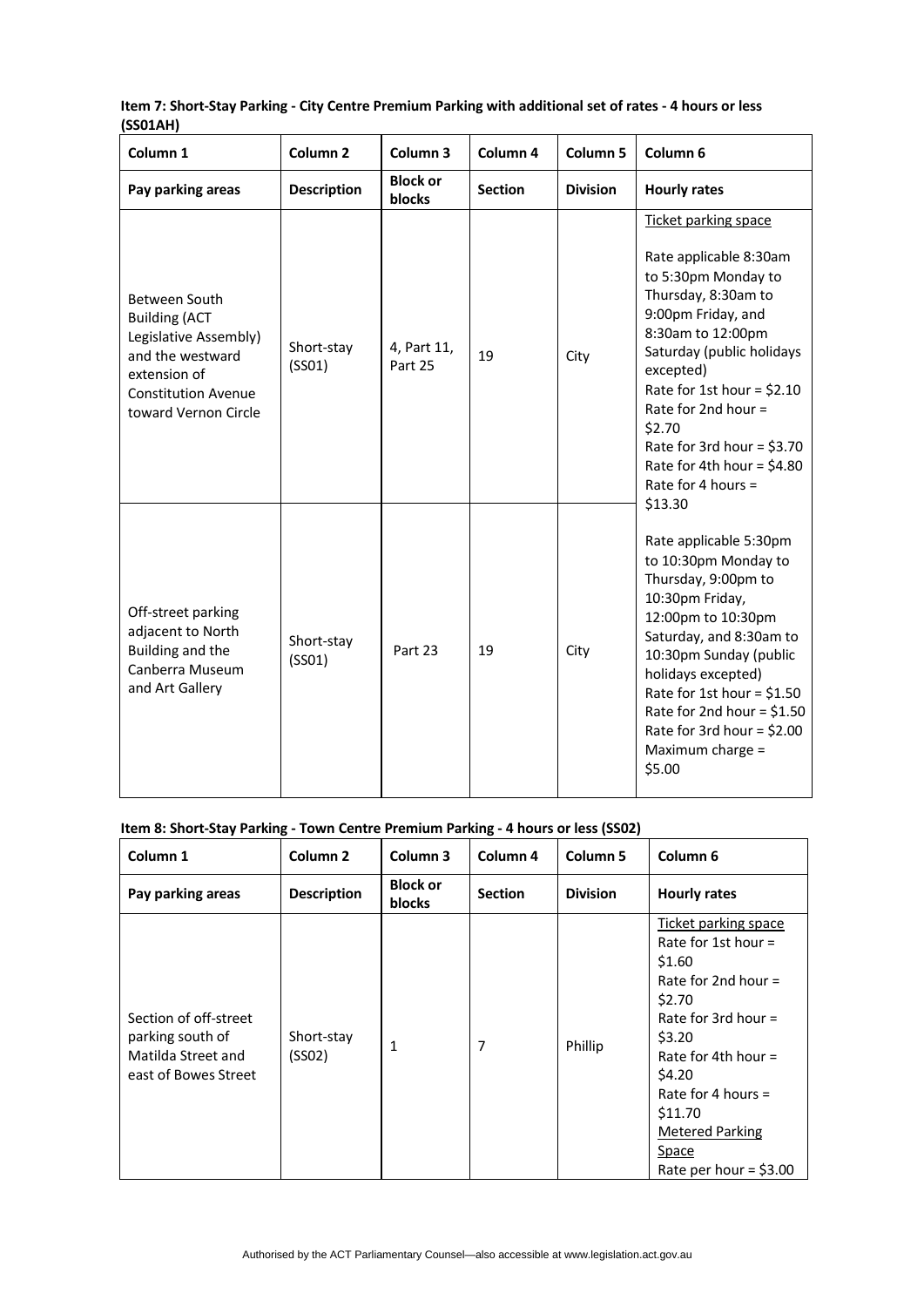| Item 9: Short-Stay Parking - Group Centre Premium Parking - 4 hours (SS03) |  |
|----------------------------------------------------------------------------|--|
|----------------------------------------------------------------------------|--|

| Column 1                                                                                         | Column <sub>2</sub>  | Column 3                         | Column <sub>4</sub> | Column <sub>5</sub> | Column <sub>6</sub>                                                                                                                                                                                                                                                      |
|--------------------------------------------------------------------------------------------------|----------------------|----------------------------------|---------------------|---------------------|--------------------------------------------------------------------------------------------------------------------------------------------------------------------------------------------------------------------------------------------------------------------------|
| Pay parking areas                                                                                | <b>Description</b>   | <b>Block or</b><br><b>blocks</b> | <b>Section</b>      | <b>Division</b>     | <b>Hourly rates</b>                                                                                                                                                                                                                                                      |
| Part of structured car<br>park at corner of<br><b>Bougainville Street</b><br>and Furneaux Street | Short-stay<br>(SSO3) | Part 6                           | 24                  | Forrest             | Ticket parking space<br>Rate for 1st hour $=$<br>\$1.10<br>Rate for 2nd hour $=$<br>\$2.10<br>Rate for 3rd hour $=$<br>\$2.70<br>Rate for 4th hour $=$<br>\$4.20<br>Rate for 4 hours $=$<br>\$10.10<br><b>Metered Parking</b><br><b>Space</b><br>Rate per hour = $$2.00$ |

|  | Item 10: Short-Stay Parking - Yarralumla - 4 hours (SS03a) |
|--|------------------------------------------------------------|
|--|------------------------------------------------------------|

| Column 1                                                                 | Column <sub>2</sub>   | Column 3                  | Column 4       | Column <sub>5</sub> | Column <sub>6</sub>                                                                                                                                                                                |
|--------------------------------------------------------------------------|-----------------------|---------------------------|----------------|---------------------|----------------------------------------------------------------------------------------------------------------------------------------------------------------------------------------------------|
| Pay parking areas                                                        | <b>Description</b>    | <b>Block or</b><br>blocks | <b>Section</b> | <b>Division</b>     | <b>Hourly rates</b>                                                                                                                                                                                |
| Car parking for Lennox<br>Gardens, west of Flynn<br><b>Drive</b>         | Short-stay<br>(SS03a) | Part 12                   | 42             | Yarralumla          | Ticket parking space<br>Rate for 1st hour $=$<br>\$1.60<br>Rate for 2nd hour $=$<br>\$2.10<br>Rate for 3rd hour $=$<br>\$2.70<br>Rate for 4th hour $=$<br>\$3.20<br>Rate for 4 hours $=$<br>\$9.60 |
| Kaye Street, between<br>Commonwealth<br>Avenue and Flynn<br><b>Drive</b> | Short-stay<br>(SS03a) | N/A                       | N/A            | Yarralumla          |                                                                                                                                                                                                    |

#### **Item 11: Short‐Stay Parking ‐ City Centre, Town Centres and Yarralumla ‐ 3 hours (SS04)**

| Column 1                                                                | Column <sub>2</sub>  | Column 3                  | Column 4       | Column <sub>5</sub> | Column <sub>6</sub>                                                                                                           |
|-------------------------------------------------------------------------|----------------------|---------------------------|----------------|---------------------|-------------------------------------------------------------------------------------------------------------------------------|
| Pay parking areas                                                       | <b>Description</b>   | <b>Block or</b><br>blocks | <b>Section</b> | <b>Division</b>     | <b>Hourly rates</b>                                                                                                           |
| Batman Street,<br>between Currong<br>Street & Doonkuna<br><b>Street</b> | Short-stay<br>(SSO4) | N/A                       | N/A            | <b>Braddon</b>      | Ticket parking space<br>Rate for 1st hour $=$<br>\$1.60<br>Rate for 2nd hour $=$<br>\$2.70<br>Rate for 3rd hour $=$<br>\$3.70 |
| Part of off-street<br>parking area south of<br>Swanson Court            | Short-stay<br>(SSO4) | 17                        | 152            | Belconnen           | Rate for 3 hours $=$<br>\$8.00<br><b>Metered Parking</b><br><b>Space</b><br>Rate per hour = $$3.00$                           |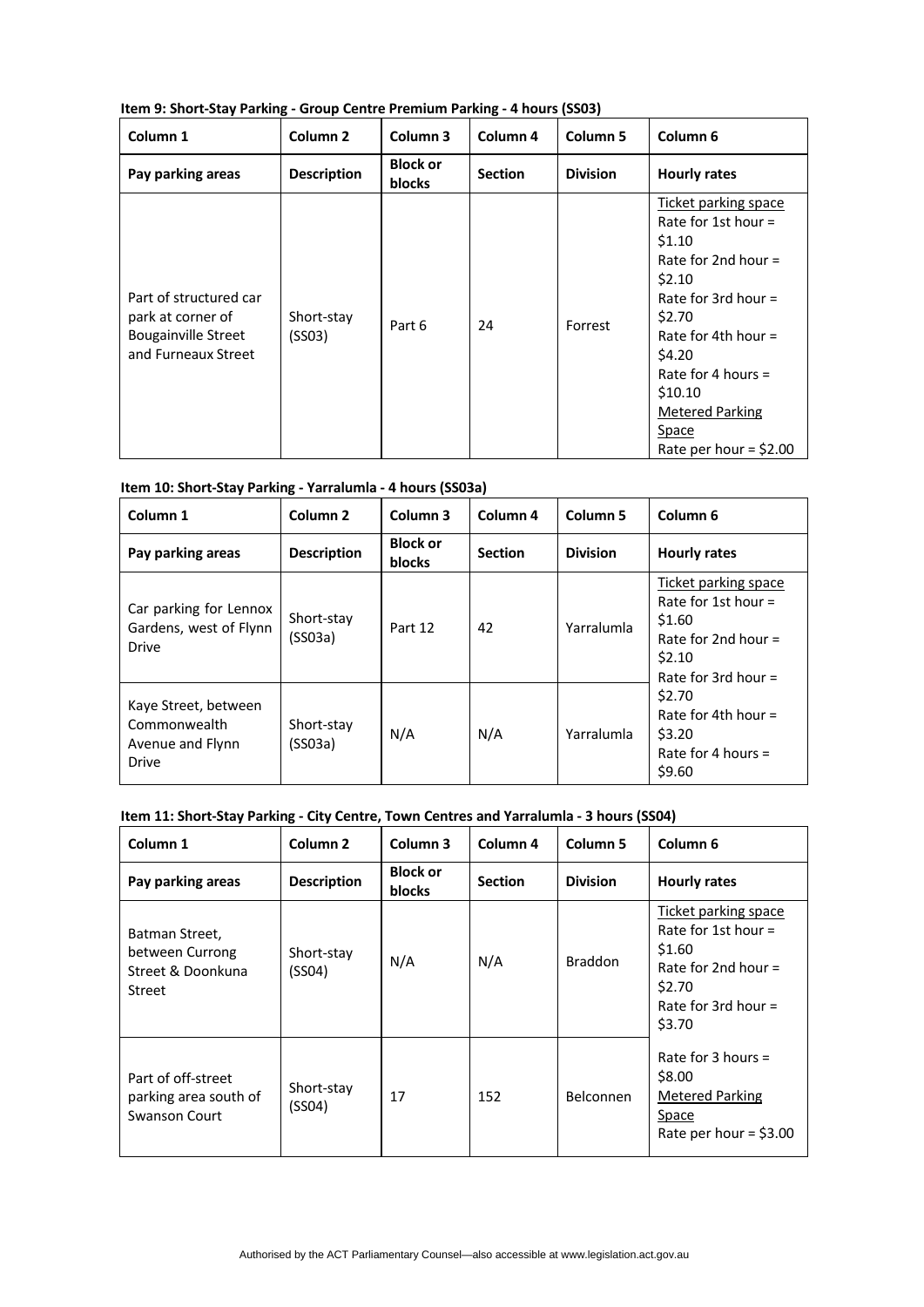| Part of Chandler<br>Street, between<br>Benjamin Way &<br><b>College Street</b>                                                                  | Short-stay<br>(SSO4) | N/A    | N/A | <b>Belconnen</b> | <b>Ticket parking space</b><br>Rate for 1st hour $=$<br>\$1.60<br>Rate for 2nd hour $=$<br>\$2.70 |
|-------------------------------------------------------------------------------------------------------------------------------------------------|----------------------|--------|-----|------------------|---------------------------------------------------------------------------------------------------|
| Off-street parking<br>west of Juliana Place                                                                                                     | Short-stay<br>(SSO4) | 2      | 105 | Phillip          | Rate for 3rd hour $=$<br>\$3.70<br>Rate for 3 hours $=$<br>\$8.00                                 |
| Car park south of the<br>western Kaye Place<br>entrance to the Hyatt<br>Hotel, including<br>parking adjacent to<br>the Canberra Croquet<br>Club | Short-stay<br>(SS04) | Part 7 | 40  | Yarralumla       |                                                                                                   |

## **Item 12: Short‐Stay Parking ‐ City and Town Centres Parking ‐ 2 hours or less (SS05)**

| Column 1                                                                              | Column <sub>2</sub>  | Column 3                  | Column 4       | Column 5        | Column 6                                                                                                     |
|---------------------------------------------------------------------------------------|----------------------|---------------------------|----------------|-----------------|--------------------------------------------------------------------------------------------------------------|
| Pay parking areas                                                                     | <b>Description</b>   | <b>Block or</b><br>blocks | <b>Section</b> | <b>Division</b> | <b>Hourly rates</b>                                                                                          |
| Part of Mort Street,<br>between Elouera<br><b>Street and Cooyong</b><br><b>Street</b> | Short-stay<br>(SSO5) | N/A                       | N/A            | <b>Braddon</b>  | Ticket parking space<br>Rate for 1st hour =<br>\$1.60<br>Rate for 2nd hour =<br>\$2.70<br>Rate for 2 hours = |
| Part of Mort Street,<br>between Girrahween<br>Street & Elouera<br>Street              | Short-stay<br>(SSO5) | N/A                       | N/A            | <b>Braddon</b>  | \$4.30<br><b>Metered Parking</b><br>Space<br>Rate per hour = $$3.00$                                         |
| Hutton Street,<br>between Childers<br>Street & Kingsley<br><b>Street</b>              | Short-stay<br>(SSO5) | N/A                       | N/A            | Acton, City     |                                                                                                              |
| Allara St, south of<br><b>Constitution Avenue</b>                                     | Short-stay<br>(SSO5) | N/A                       | N/A            | City            |                                                                                                              |
| Allsop Street, between<br>Childers Street and<br><b>Marcus Clarke Street</b>          | Short-stay<br>(SSO5) | N/A                       | N/A            | City            |                                                                                                              |
| Childers Street,<br>between Rudd Street<br>& University Avenue                        | Short-stay<br>(SSO5) | N/A                       | N/A            | City            |                                                                                                              |
| Gordon Street,<br>between London<br><b>Circuit and Marcus</b><br>Clarke Street        | Short-stay<br>(SSO5) | N/A                       | N/A            | City            |                                                                                                              |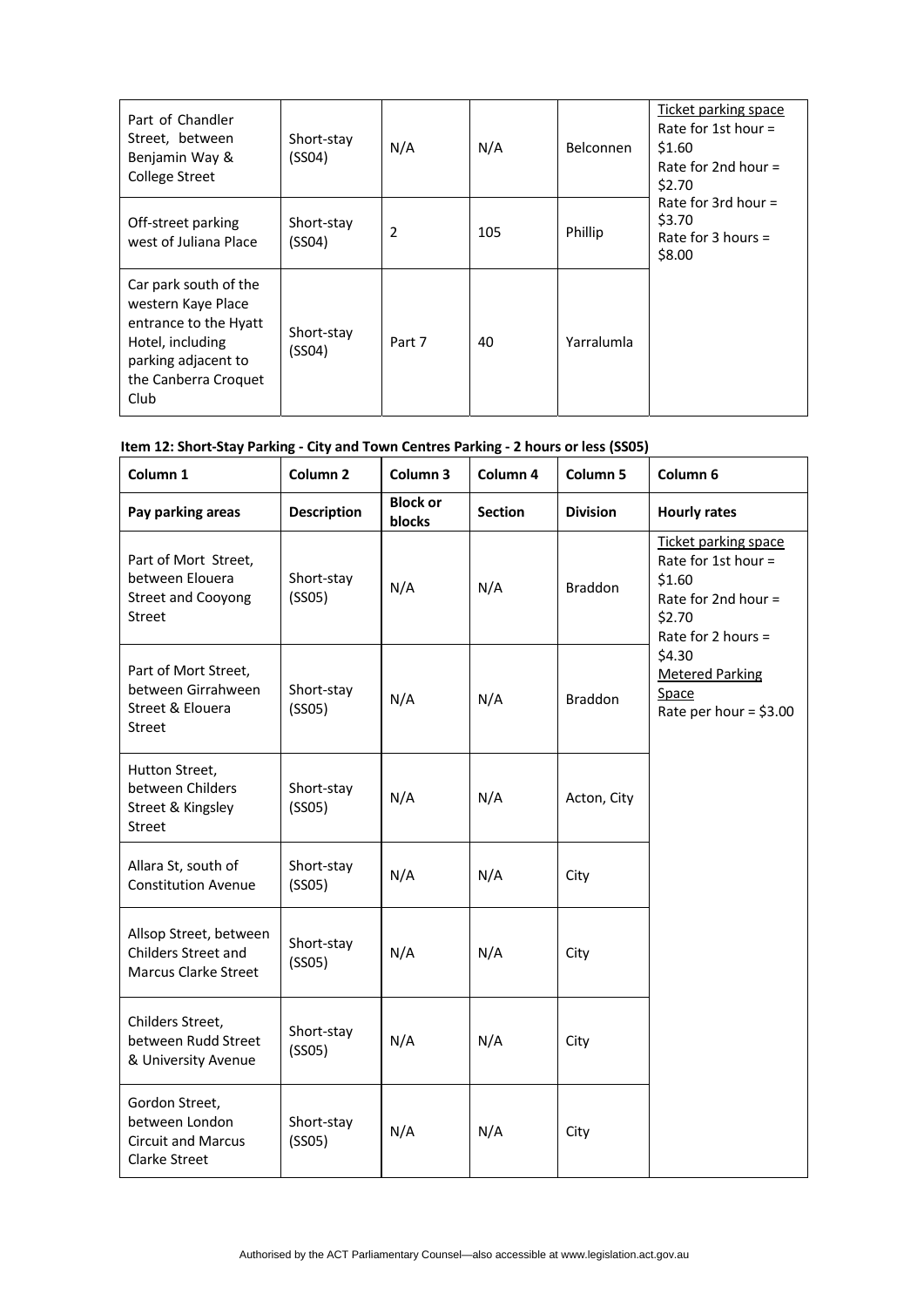| Gordon St, between<br>Marcus Clarke St and<br>McCoy Circuit                                | Short-stay<br>(SSO5) | N/A                             | N/A | City             | Ticket parking space<br>Rate for 1st hour =<br>\$1.60<br>Rate for 2nd hour = |
|--------------------------------------------------------------------------------------------|----------------------|---------------------------------|-----|------------------|------------------------------------------------------------------------------|
| Part of Mort Street,<br>between Cooyong<br><b>Street and Bunda</b><br><b>Street</b>        | Short-stay<br>(SSO5) | N/A                             | N/A | City             | \$2.70<br>Rate for 2 hours =<br>\$4.30<br><b>Metered Parking</b><br>Space    |
| University Avenue,<br>between Childers<br><b>Street and Marcus</b><br><b>Clarke Street</b> | Short-stay<br>(SSO5) | N/A                             | N/A | City             | Rate per hour = $$3.00$                                                      |
| Weedon Close, off-<br>street                                                               | Short-stay<br>(SSO5) | Part 2                          | 27  | Belconnen        |                                                                              |
| Between the Labor<br>Club and Eastern<br>Valley Way                                        | Short-stay<br>(SSO5) | Part 2                          | 200 | <b>Belconnen</b> |                                                                              |
| Benjamin Way,<br>between Chan Street<br>& College Street                                   | Short-stay<br>(SSO5) | N/A                             | N/A | Belconnen        |                                                                              |
| Benjamin Way,<br>between Chandler<br><b>Street and Swanson</b><br>Court                    | Short-stay<br>(SSO5) | N/A                             | N/A | Belconnen        |                                                                              |
| Cameron Avenue,<br>between Benjamin<br>Way & Chandler<br><b>Street</b>                     | Short-stay<br>(SSO5) | N/A                             | N/A | Belconnen        |                                                                              |
| Chan Street, between<br>Lathlain Street &<br>Benjamin Way                                  | Short-stay<br>(SSO5) | N/A                             | N/A | Belconnen        |                                                                              |
| Part of Chandler<br>Street, between<br>Benjamin Way &<br><b>College Street</b>             | Short-stay<br>(SSO5) | N/A                             | N/A | Belconnen        |                                                                              |
| Emu Bank, between<br>Benjamin Way &<br>Soundy Close                                        | Short-stay<br>(SSO5) | N/A                             | N/A | Belconnen        |                                                                              |
| Lathlain Street,<br>between Cohen Street<br>and Nettlefold Street                          | Short-stay<br>(SSO5) | N/A                             | N/A | Belconnen        |                                                                              |
| West and south of<br>Corinna Street,<br>between Ball Street<br>and Brewer Street           | Short-stay<br>(SSO5) | part 13,<br>part 14,<br>part 15 | 15  | Phillip          |                                                                              |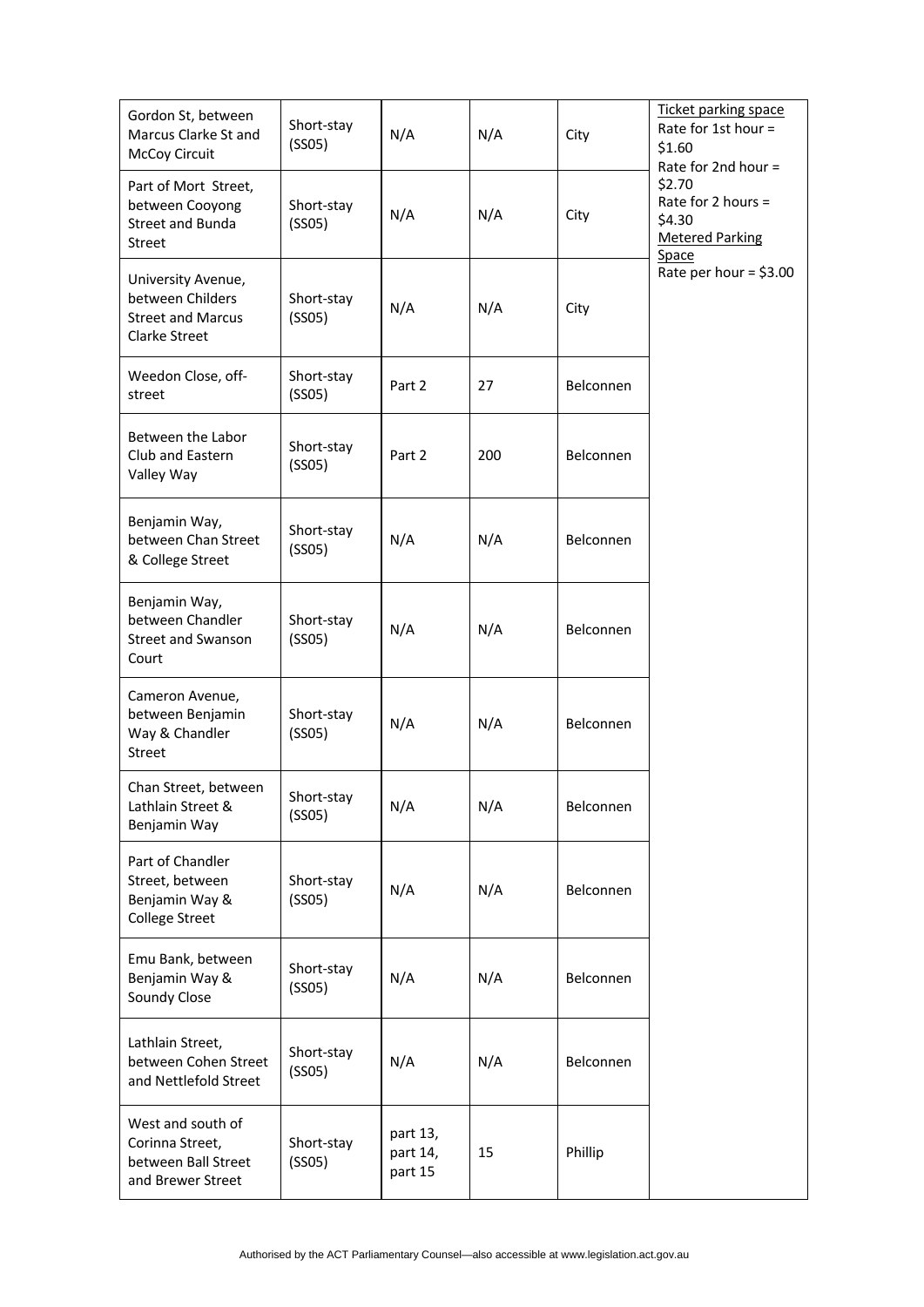| Altree Court and land<br>surrounded by Altree<br>Court                                                                     | Short-stay<br>(SSO5) | $\overline{2}$ | 44  | Phillip | Ticket parking space<br>Rate for 1st hour =<br>\$1.60<br>Rate for 2nd hour =<br>\$2.70<br>Rate for 2 hours $=$<br>\$4.30<br><b>Metered Parking</b><br><b>Space</b><br>Rate per hour = $$3.00$ |
|----------------------------------------------------------------------------------------------------------------------------|----------------------|----------------|-----|---------|-----------------------------------------------------------------------------------------------------------------------------------------------------------------------------------------------|
| Part of off-street<br>parking west of<br>Phillip Oval,<br>bounded by Irving<br><b>Street and Spoering</b><br><b>Street</b> | Short-stay<br>(SSO5) | $\mathbf{1}$   | 104 | Phillip |                                                                                                                                                                                               |
| Botany Street,<br>between Hindmarsh<br>Drive and Melrose<br><b>Drive</b>                                                   | Short-stay<br>(SSO5) | N/A            | N/A | Phillip |                                                                                                                                                                                               |
| Botany St service road<br>(between Hindmarsh<br>Drive and Altree<br>Court)                                                 | Short-stay<br>(SSO5) | N/A            | N/A | Phillip |                                                                                                                                                                                               |
| Corinna Street,<br>between Brewer<br>Street and Juliana<br>Place                                                           | Short-stay<br>(SSO5) | N/A            | N/A | Phillip |                                                                                                                                                                                               |
| Corinna Street,<br>between Furzer Street<br>and Keltie Street                                                              | Short-stay<br>(SSO5) | N/A            | N/A | Phillip |                                                                                                                                                                                               |
| Corinna Street,<br>between Furzer Street<br>and Melrose Drive                                                              | Short-stay<br>(SSO5) | N/A            | N/A | Phillip |                                                                                                                                                                                               |
| Easty Street, between<br>Guardian Place and<br>Surprize Place                                                              | Short-stay<br>(SSO5) | N/A            | N/A | Phillip |                                                                                                                                                                                               |
| Furzer Street cul-de-<br>sac                                                                                               | Short-stay<br>(SSO5) | N/A            | N/A | Phillip |                                                                                                                                                                                               |
| Furzer Street, south<br>from Worgan Street to<br>bend                                                                      | Short-stay<br>(SSO5) | N/A            | N/A | Phillip |                                                                                                                                                                                               |
| Hindmarsh Drive<br>service road<br>(westbound) between<br>Botany Street and<br>Melrose Drive                               | Short-stay<br>(SSO5) | N/A            | N/A | Phillip |                                                                                                                                                                                               |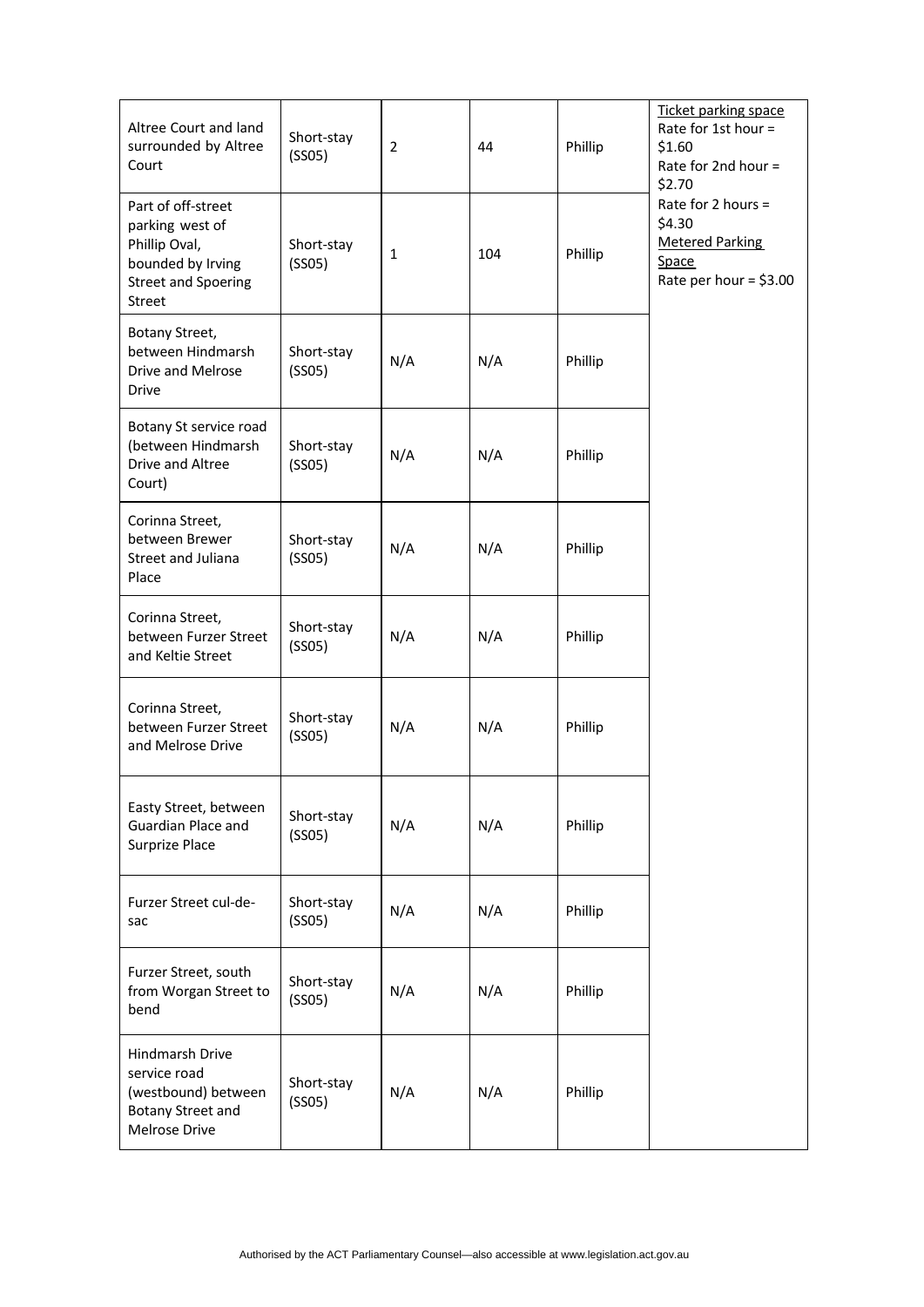| Irving Street, from<br>Launceston Street to<br>bend at eastern end of<br>block 8 section 24<br>Phillip             | Short-stay<br>(SSO5) | N/A     | N/A | Phillip  | Ticket parking space<br>Rate for 1st hour =<br>\$1.60<br>Rate for 2nd hour =<br>\$2.70<br>Rate for 2 hours $=$ |
|--------------------------------------------------------------------------------------------------------------------|----------------------|---------|-----|----------|----------------------------------------------------------------------------------------------------------------|
| Keltie Street                                                                                                      | Short-stay<br>(SSO5) | N/A     | N/A | Phillip  | \$4.30<br><b>Metered Parking</b><br>Space                                                                      |
| Melrose Drive<br>(southbound),<br>between Botany<br><b>Street and Parramatta</b><br><b>Street</b>                  | Short-stay<br>(SSO5) | N/A     | N/A | Phillip  | Rate per hour = $$3.00$                                                                                        |
| Spoering Street,<br>adjacent to Block 13<br>Section 23 Phillip                                                     | Short-stay<br>(SSO5) | N/A     | N/A | Phillip  |                                                                                                                |
| Southern end of<br>Spoering St, between<br>Irving St and bend                                                      | Short-stay<br>(SSO5) | N/A     | N/A | Phillip  |                                                                                                                |
| Worgan Street,<br>between Furzer Street<br>and Bowes Street                                                        | Short-stay<br>(SSO5) | N/A     | N/A | Phillip  |                                                                                                                |
| Worgan Street,<br>between Melrose<br>Drive and Furzer<br><b>Street</b>                                             | Short-stay<br>(SSO5) | N/A     | N/A | Phillip  |                                                                                                                |
| Corner of Athllon<br>Drive and Pitman<br>Street (north of the<br>Tuggeranong<br>Hyperdome House &<br>Home section) | Short-stay<br>(SSO5) | 19      | 2   | Greenway |                                                                                                                |
| Northern end of<br>section 19 Greenway,<br>adjacent to Health<br>Centre                                            | Short-stay<br>(SSO5) | Part 24 | 19  | Greenway |                                                                                                                |
| Southern end of<br>section 19 Greenway,<br>adjacent to Churches<br>Centre                                          | Short-stay<br>(SSO5) | Part 24 | 19  | Greenway |                                                                                                                |
| Anketell Street,<br>between Pitman<br>Street & Reed Street<br>North                                                | Short-stay<br>(SSO5) | N/A     | N/A | Greenway |                                                                                                                |
| Pitman Street,<br>between Cowlishaw<br>Street & Anketell<br><b>Street</b>                                          | Short-stay<br>(SSO5) | N/A     | N/A | Greenway |                                                                                                                |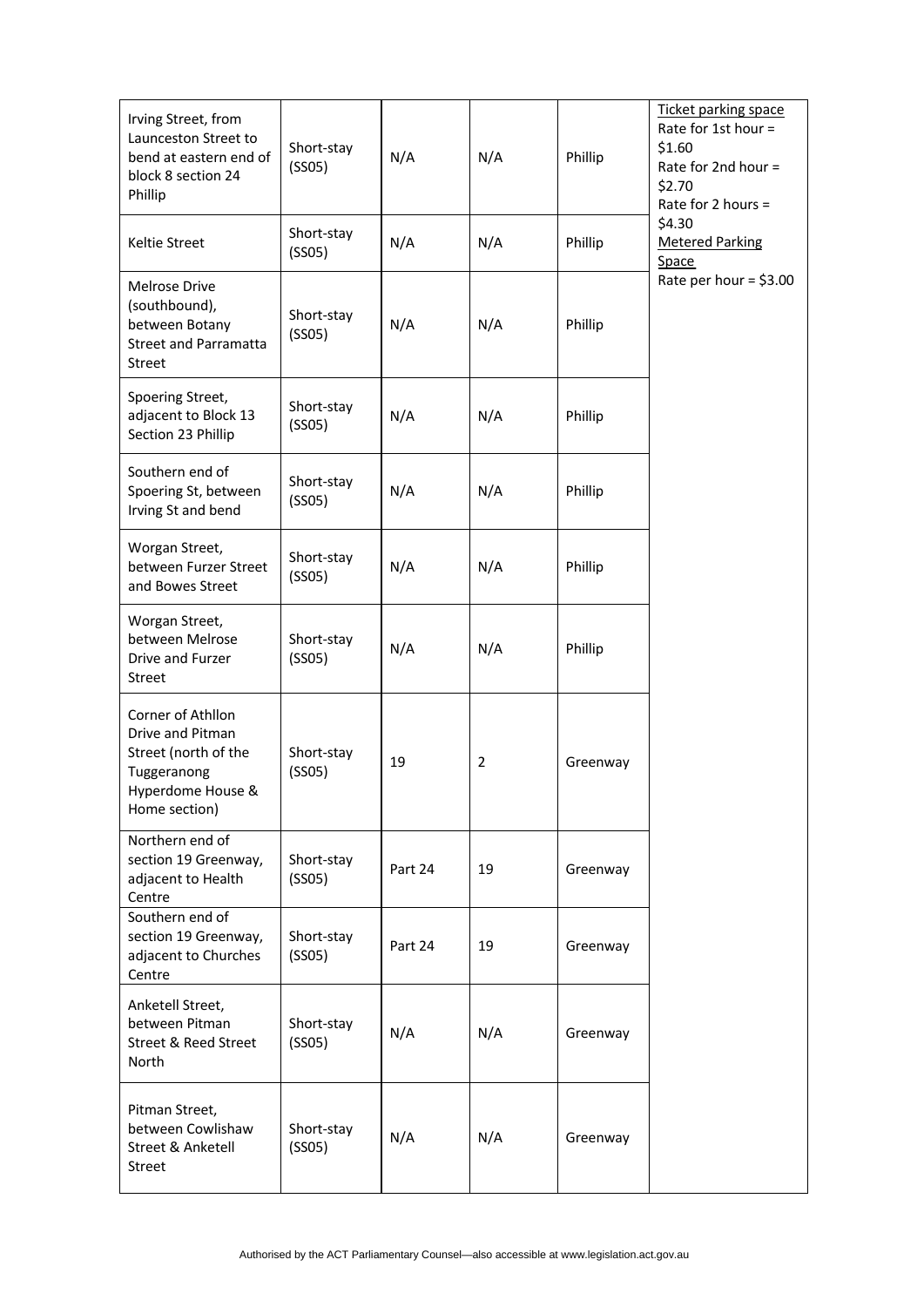| Column <sub>1</sub>                   | Column <sub>2</sub>  | Column 3                  | Column 4       | Column 5        | Column 6                                                                                                                                                                                                                                                                                                                                                                                                                                                   |
|---------------------------------------|----------------------|---------------------------|----------------|-----------------|------------------------------------------------------------------------------------------------------------------------------------------------------------------------------------------------------------------------------------------------------------------------------------------------------------------------------------------------------------------------------------------------------------------------------------------------------------|
| Pay parking areas                     | <b>Description</b>   | <b>Block or</b><br>blocks | <b>Section</b> | <b>Division</b> | <b>Hourly rates</b>                                                                                                                                                                                                                                                                                                                                                                                                                                        |
| Surrounding the<br>Civic Olympic Pool | Short-stay<br>(SSO5) | Part 8                    | 37             | City            | Ticket parking space<br>Rate applicable 8:30am<br>to 5:30pm Monday to<br>Friday (public holidays<br>excepted)<br>Rate for 1st hour $=$<br>\$1.60<br>Rate for 2nd hour $=$<br>\$2.70<br>Rate for 2 hours = $$4.30$<br>Rate applicable 5:30pm<br>to 10:30pm Monday to<br>Friday, 8:30am to<br>10:30pm Saturday and<br>Sunday (public holidays<br>excepted)<br>Rate for 1st hour =<br>\$1.50<br>Rate for 2nd hour $=$<br>\$1.50<br>Rate for 2 hours = $$3.00$ |

#### Item 13: Short-Stay Parking - City and Town Centres Parking with additional set of rates - 2 hours or less **(SS05AH)**

#### **Item 14: Short‐Stay Parking ‐ Group Centre Parking ‐ 2 hours or less (SS06)**

| Column 1                                                            | Column <sub>2</sub>  | Column <sub>3</sub>       | Column <sub>4</sub> | Column <sub>5</sub> | Column <sub>6</sub>                                                                |
|---------------------------------------------------------------------|----------------------|---------------------------|---------------------|---------------------|------------------------------------------------------------------------------------|
| Pay parking areas                                                   | <b>Description</b>   | <b>Block or</b><br>blocks | <b>Section</b>      | <b>Division</b>     | <b>Hourly rates</b>                                                                |
| Off-street parking,<br>east of the Dickson<br>Public Library        | Short-stay<br>(SSO6) | 19                        | 30                  | <b>Dickson</b>      | Ticket parking space<br>Rate for 30 minutes $=$<br>\$0.80<br>Rate for 1st hour $=$ |
| Off-street, north of<br>the Dickson Tradies<br>Club                 | Short-stay<br>(SS06) | 30                        | 34                  | Dickson             | \$1.60<br>Rate for 2nd hour $=$<br>\$2.70<br>Rate for 2 hours $=$                  |
| Antill Street service<br>road, between Challis<br>St and Badham St  | Short-stay<br>(SSO6) | N/A                       | N/A                 | Dickson             | \$4.30<br><b>Metered Parking</b><br>Space<br>Rate per hour = $$2.00$               |
| Badham Street,<br>between Dickson<br>Place and Cape Street          | Short-stay<br>(SSO6) | N/A                       | N/A                 | Dickson             |                                                                                    |
| Cape Street, between<br>Challis Street and<br><b>Woolley Street</b> | Short-stay<br>(SSO6) | N/A                       | N/A                 | Dickson             |                                                                                    |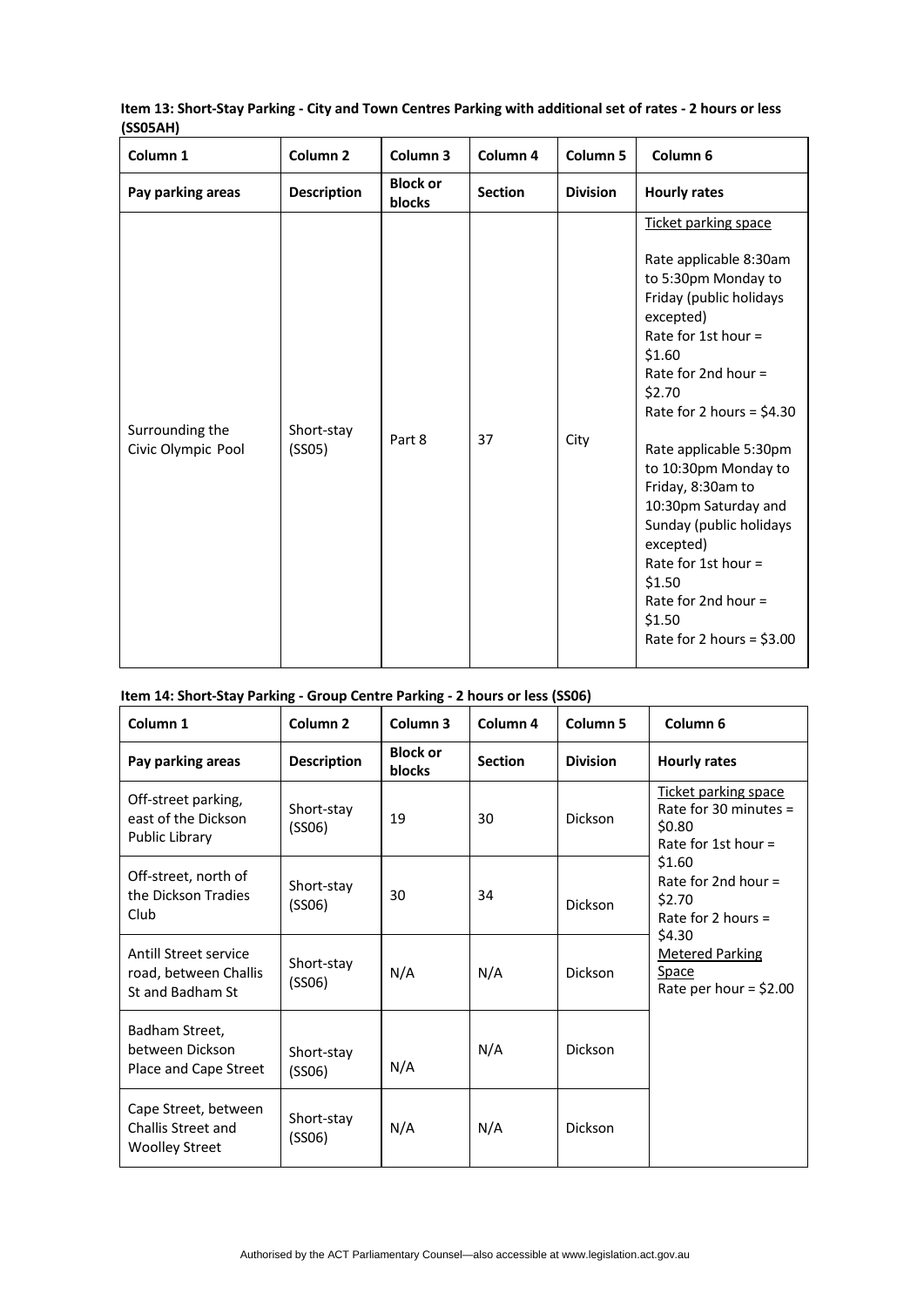| Dickson Place - on-<br>street, between<br>Badham Street &<br><b>Cowper Street</b>  | Short-stay<br>(SSO6) | N/A     | N/A | <b>Dickson</b> | Ticket parking space<br>Rate for 30 minutes =<br>\$0.80<br>Rate for 1st hour = |
|------------------------------------------------------------------------------------|----------------------|---------|-----|----------------|--------------------------------------------------------------------------------|
| Woolley Street, except<br>for areas otherwise<br>described                         | Short-stay<br>(SSO6) | N/A     | N/A | <b>Dickson</b> | \$1.60<br>Rate for 2nd hour =<br>\$2.70<br>Rate for 2 hours =<br>\$4.30        |
| Car park east of<br>Jardine Street,<br>accessed from Eyre<br><b>Street</b>         | Short-stay<br>(SSO6) | 33      | 22  | Kingston       | <b>Metered Parking</b><br>Space<br>Rate per hour = $$2.00$                     |
| Part of Kingston<br>Cultural Precinct,<br>Kingston Foreshore                       | Short-stay<br>(SSO6) | Part 15 | 49  | Kingston       |                                                                                |
| Eyre St, between<br>Jardine Street and<br>Howitt St                                | Short-stay<br>(SSO6) | N/A     | N/A | Kingston       |                                                                                |
| Giles Street, between<br>Jardine Street and<br>Currie Crescent                     | Short-stay<br>(SSO6) | N/A     | N/A | Kingston       |                                                                                |
| Giles Street, between<br>Jardine Street and<br><b>Howitt Street</b>                | Short-stay<br>(SSO6) | N/A     | N/A | Kingston       |                                                                                |
| Jardine Street,<br>between Giles Street<br>and Eyre Street                         | Short-stay<br>(SSO6) | N/A     | N/A | Kingston       |                                                                                |
| Kennedy Street,<br>between Giles Street<br>and Eyre Street                         | Short-stay<br>(SSO6) | N/A     | N/A | Kingston       |                                                                                |
| Bougainville Street,<br>between Flinders Way<br>and Furneaux Street                | Short-stay<br>(SSO6) | N/A     | N/A | Griffith       |                                                                                |
| Captain Cook<br>Crescent, between<br>Canberra Avenue and<br>Franklin Street        | Short-stay<br>(SSO6) | N/A     | N/A | Griffith       |                                                                                |
| Captain Cook<br>Crescent, between<br>Franklin Street and<br><b>Murray Crescent</b> | Short-stay<br>(SSO6) | N/A     | N/A | Griffith       |                                                                                |
| Flinders Way (western<br>side), between<br>Canberra Avenue and<br>Franklin Street  | Short-stay<br>(SSO6) | N/A     | N/A | Griffith       |                                                                                |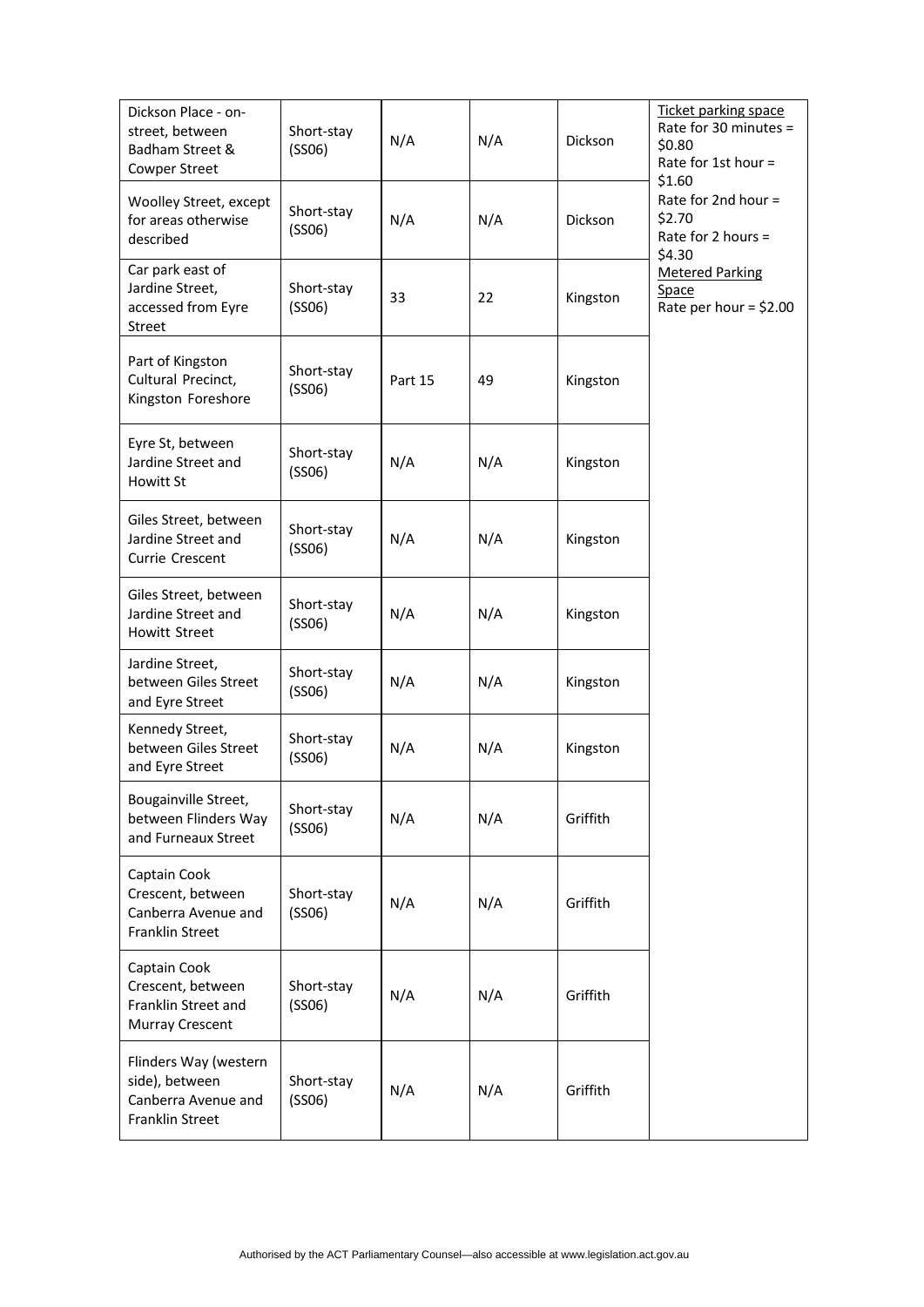| Franklin Street,<br>between Flinders Way<br>and Captain Cook<br>Crescent                                               | Short-stay<br>(SSO6) | N/A     | N/A | Griffith      | Ticket parking space<br>Rate for 30 minutes =<br>\$0.80<br>Rate for 1st hour =<br>\$1.60 |
|------------------------------------------------------------------------------------------------------------------------|----------------------|---------|-----|---------------|------------------------------------------------------------------------------------------|
| Franklin Street,<br>between Furneaux<br><b>Street and Flinders</b><br>Way                                              | Short-stay<br>(SSO6) | N/A     | N/A | Griffith      | Rate for 2nd hour =<br>\$2.70<br>Rate for 2 hours =<br>\$4.30<br><b>Metered Parking</b>  |
| Furneaux Street,<br>between Franklin<br><b>Street and Palmerston</b><br>Lane                                           | Short-stay<br>(SSO6) | N/A     | N/A | Griffith      | Space<br>Rate per hour =<br>\$2.00                                                       |
| Block 26 section 37<br>Deakin, east of Geils<br>Court                                                                  | Short-stay<br>(SSO6) | 26      | 37  | Deakin        |                                                                                          |
| Block 27 section 37<br>Deakin, east of Geils<br>Court                                                                  | Short-stay<br>(SSO6) | 27      | 37  | Deakin        |                                                                                          |
| Northern part of large<br>parking area east of<br>Geils Court                                                          | Short-stay<br>(SSO6) | Part 55 | 37  | Deakin        |                                                                                          |
| Outside to the north<br>and south of block 29<br>section 37 Deakin,<br>south of Thesiger<br>Court                      | Short-stay<br>(SSO6) | N/A     | N/A | Deakin        |                                                                                          |
| Outside and to the<br>west of block 42<br>section 37 Deakin, on<br>the eastern side of<br><b>Thesiger Court</b>        | Short-stay<br>(SSO6) | N/A     | N/A | Deakin        |                                                                                          |
| Outside and to the<br>west of block 64<br>section 37 Deakin, on<br>the eastern side of<br><b>Thesiger Court</b>        | Short-stay<br>(SSO6) | N/A     | N/A | <b>Deakin</b> |                                                                                          |
| Outside and to the<br>east of blocks 74, 75,<br>and 76, section 37<br>Deakin, on the<br>western side of Geils<br>Court | Short-stay<br>(SSO6) | N/A     | N/A | Deakin        |                                                                                          |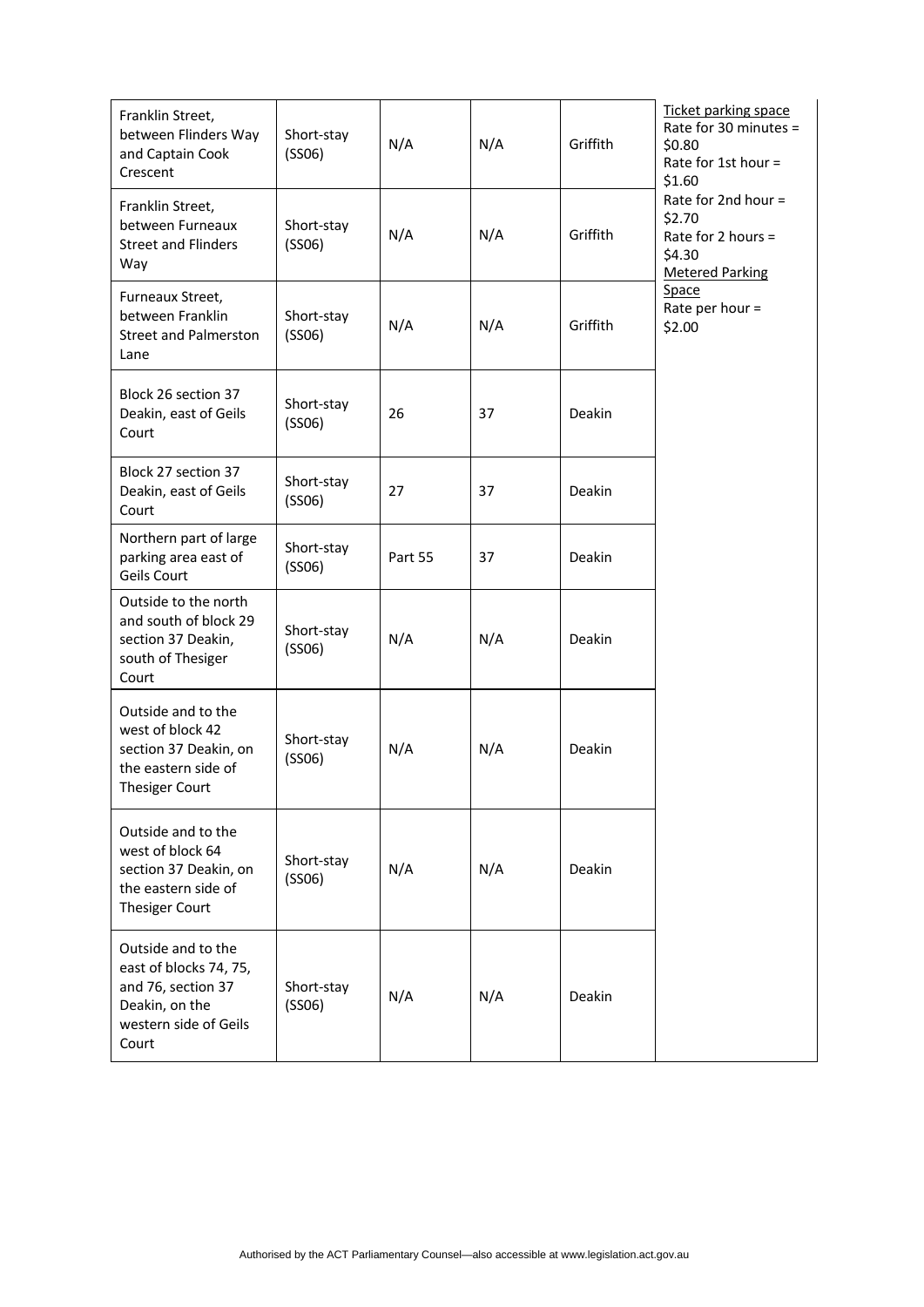**Item 15: Short‐Stay Parking ‐ Town and Group Centre Parking ‐ 2 hours or less (SS07)**

| Column 1                                                                       | Column <sub>2</sub>  | Column 3                         | Column <sub>4</sub> | Column <sub>5</sub> | Column <sub>6</sub>                                                                                                          |
|--------------------------------------------------------------------------------|----------------------|----------------------------------|---------------------|---------------------|------------------------------------------------------------------------------------------------------------------------------|
| Pay parking areas                                                              | <b>Description</b>   | <b>Block or</b><br><b>blocks</b> | <b>Section</b>      | <b>Division</b>     | <b>Hourly rates</b>                                                                                                          |
| Part of Chandler<br>Street, between<br>Benjamin Way &<br><b>College Street</b> | Short-stay<br>(SSO7) | N/A                              | N/A                 | Belconnen           | Ticket parking space<br>Rate for 1st hour $=$<br>\$1.10<br>Rate for 2nd hour $=$<br>\$1.60<br>Rate for 2 hours $=$<br>\$2.70 |

#### Item 16: Short-Stay Parking - City, Town and Group Centre Parking - 30 minutes or less (SS08)

| Column 1                                                                                                                                                             | Column <sub>2</sub>  | Column 3                  | Column 4       | Column 5        | Column 6                                                                                                         |
|----------------------------------------------------------------------------------------------------------------------------------------------------------------------|----------------------|---------------------------|----------------|-----------------|------------------------------------------------------------------------------------------------------------------|
| Pay parking areas                                                                                                                                                    | <b>Description</b>   | <b>Block or</b><br>blocks | <b>Section</b> | <b>Division</b> | <b>Hourly rates</b>                                                                                              |
| Block 11 section 19<br>Braddon, near corner<br>of Cooyong and Mort<br><b>Streets</b>                                                                                 | Short-stay<br>(SSO8) | 11                        | 19             | <b>Braddon</b>  | Ticket parking space<br>Rate for 30 minutes =<br>\$1.10<br><b>Metered Parking</b>                                |
| Part of Mort Street,<br>between Elouera<br><b>Street and Cooyong</b><br>Street, between the<br>Mort St road<br>pavement and block<br>15 section 19<br><b>Braddon</b> | Short-stay<br>(SSO8) | N/A                       | N/A            | <b>Braddon</b>  | Space<br>City Centre and Town<br>Centres = $$1.50$ for 30<br>minutes<br>Group Centres =<br>\$1.00 for 30 minutes |
| Ainslie Place, between<br>London Circuit and<br>London Circuit                                                                                                       | Short-stay<br>(SSO8) | N/A                       | N/A            | City            |                                                                                                                  |
| Alinga Street, between<br>Moore Street and<br>Northbourne Avenue                                                                                                     | Short-stay<br>(SSO8) | N/A                       | N/A            | City            |                                                                                                                  |
| Bunda Street,<br>between Mort Street<br>and Petrie Street                                                                                                            | Short-stay<br>(SSO8) | N/A                       | N/A            | City            |                                                                                                                  |
| Northern side of<br>Farrell Place, between<br><b>Marcus Clarke Street</b><br>and London Circuit                                                                      | Short-stay<br>(SSO8) | N/A                       | N/A            | City            |                                                                                                                  |
| Genge Street,<br>between Bunda Street<br>and Cooyong Street                                                                                                          | Short-stay<br>(SSO8) | N/A                       | N/A            | City            |                                                                                                                  |
| London Circuit,<br>between Hobart Place<br>and University Avenue                                                                                                     | Short-stay<br>(SSO8) | N/A                       | N/A            | City            |                                                                                                                  |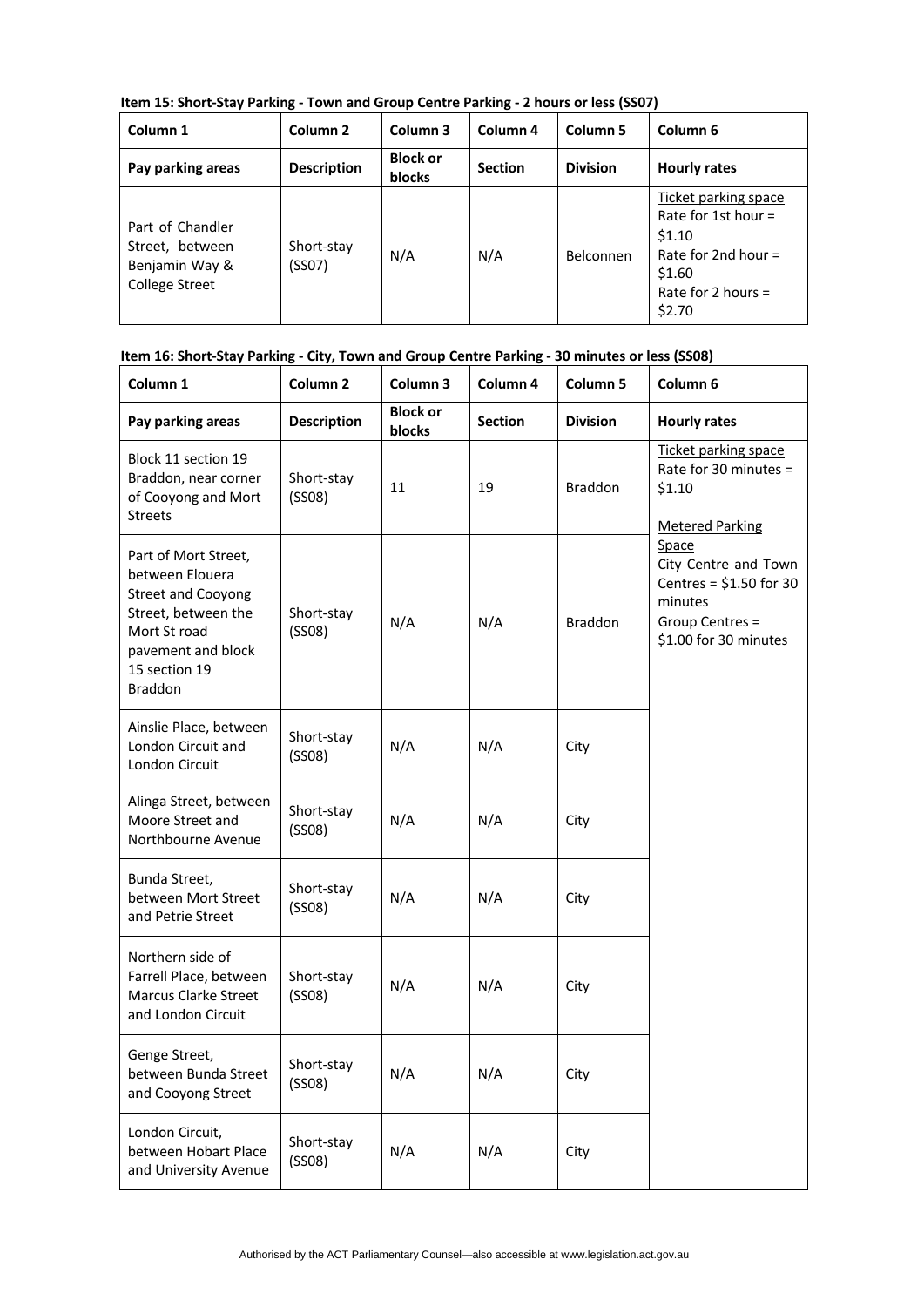| Moore Street,                                                                     |                      |     |     |                  | Ticket parking space                                                                |
|-----------------------------------------------------------------------------------|----------------------|-----|-----|------------------|-------------------------------------------------------------------------------------|
| between Barry Drive<br>and Rudd Street                                            | Short-stay<br>(SSO8) | N/A | N/A | City             | Rate for 30 minutes =<br>\$1.10                                                     |
| Nangari Street,<br>between London<br>Circuit and Allara<br>Street                 | Short-stay<br>(SSO8) | N/A | N/A | City             | <b>Metered Parking</b><br>Space<br>City Centre and Town<br>Centres = $$1.50$ for 30 |
| Narellan Street,<br>between Genge Street<br>and Scotts Crossing                   | Short-stay<br>(SSO8) | N/A | N/A | City             | minutes<br>Group Centres =<br>\$1.00 for 30 minutes                                 |
| University Avenue,<br>between Marcus<br>Clarke Street and<br>London Circuit       | Short-stay<br>(SSO8) | N/A | N/A | City             |                                                                                     |
| West Row, between<br>Alinga Street and<br>London Circuit                          | Short-stay<br>(SSO8) | N/A | N/A | City             |                                                                                     |
| Benjamin Way,<br>between Chandler<br>Street & Emu Bank                            | Short-stay<br>(SSO8) | N/A | N/A | <b>Belconnen</b> |                                                                                     |
| Part of Chandler<br>Street, between<br>Benjamin Way and<br><b>College Street</b>  | Short-stay<br>(SSO8) | N/A | N/A | Belconnen        |                                                                                     |
| Swanson Court,<br>between Benjamin<br>Way and Chandler<br><b>Street</b>           | Short-stay<br>(SSO8) | N/A | N/A | <b>Belconnen</b> |                                                                                     |
| Woolley Street -<br>near bend, between<br>Cape Street and<br><b>Badham Street</b> | Short-stay<br>(SSO8) | N/A | N/A | <b>Dickson</b>   |                                                                                     |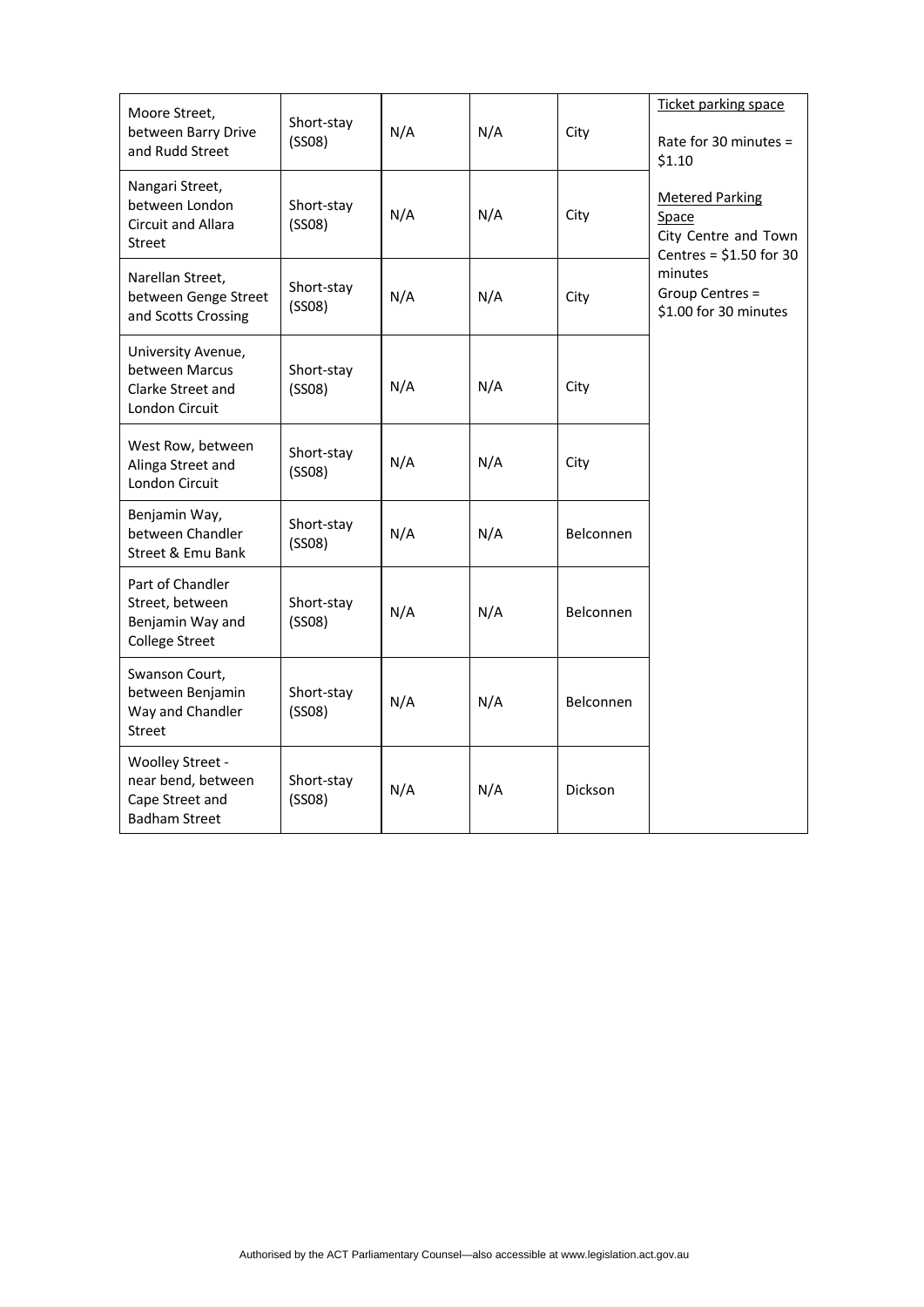## **Schedule 2 (see section 5) Fees for multi-day parking tickets for use in specified multi-stay parking areas**

#### **Item 1:**

**Feesfor multi‐day parking ticketsfor use in pay parking areaslocated in the areasindicated in**  Item 1: Multi-Stay Parking - City CBD - Premium Parking (MS01) and Item 2: Multi-Stay Parking - City **CBD ‐ Premium Parking including additional set of rates (MS01AH) at Schedule 1**

| Column 1<br>Multi-day parking ticket duration | Column <sub>2</sub><br><b>Amount for ticket</b> |
|-----------------------------------------------|-------------------------------------------------|
| One week                                      | \$70.00                                         |
| Two weeks                                     | \$140.00                                        |
| One month                                     | \$295.00                                        |
| Three months                                  | \$863.00                                        |
| Six months                                    | \$1,704.00                                      |
| Twelve months                                 | \$3,407.00                                      |

#### **Item 2:**

#### **Feesfor multi‐day parking ticketsfor use in pay parking areaslocated in the areasindicated in Item 3: Multi‐Stay Parking – Yarralumla (MS02) at Schedule 1**

| Column 1                          | Column <sub>2</sub>      |
|-----------------------------------|--------------------------|
| Multi-day parking ticket duration | <b>Amount for ticket</b> |
| One week                          | \$56.00                  |
| Two weeks                         | \$112.00                 |
| One month                         | \$234.00                 |
| Three months                      | \$698.00                 |
| Six months                        | \$1,322.00               |
| Twelve months                     | \$2,644.00               |

**Item 3:**

#### **Feesfor multi‐day parking ticketsfor use in pay parking areaslocated in the areasindicated in Item 4: Multi‐Stay Parking ‐ Other City CBD Parking, Town Centre Premium Parking (MS03) at Schedule 1**

| Column <sub>1</sub>               | Column <sub>2</sub>      |
|-----------------------------------|--------------------------|
| Multi-day parking ticket duration | <b>Amount for ticket</b> |
| One week                          | \$47.00                  |
| Two weeks                         | \$94.00                  |
| One month                         | \$197.00                 |
| Three months                      | \$575.00                 |
| Six months                        | \$1,136.00               |
| Twelve months                     | \$2,271.00               |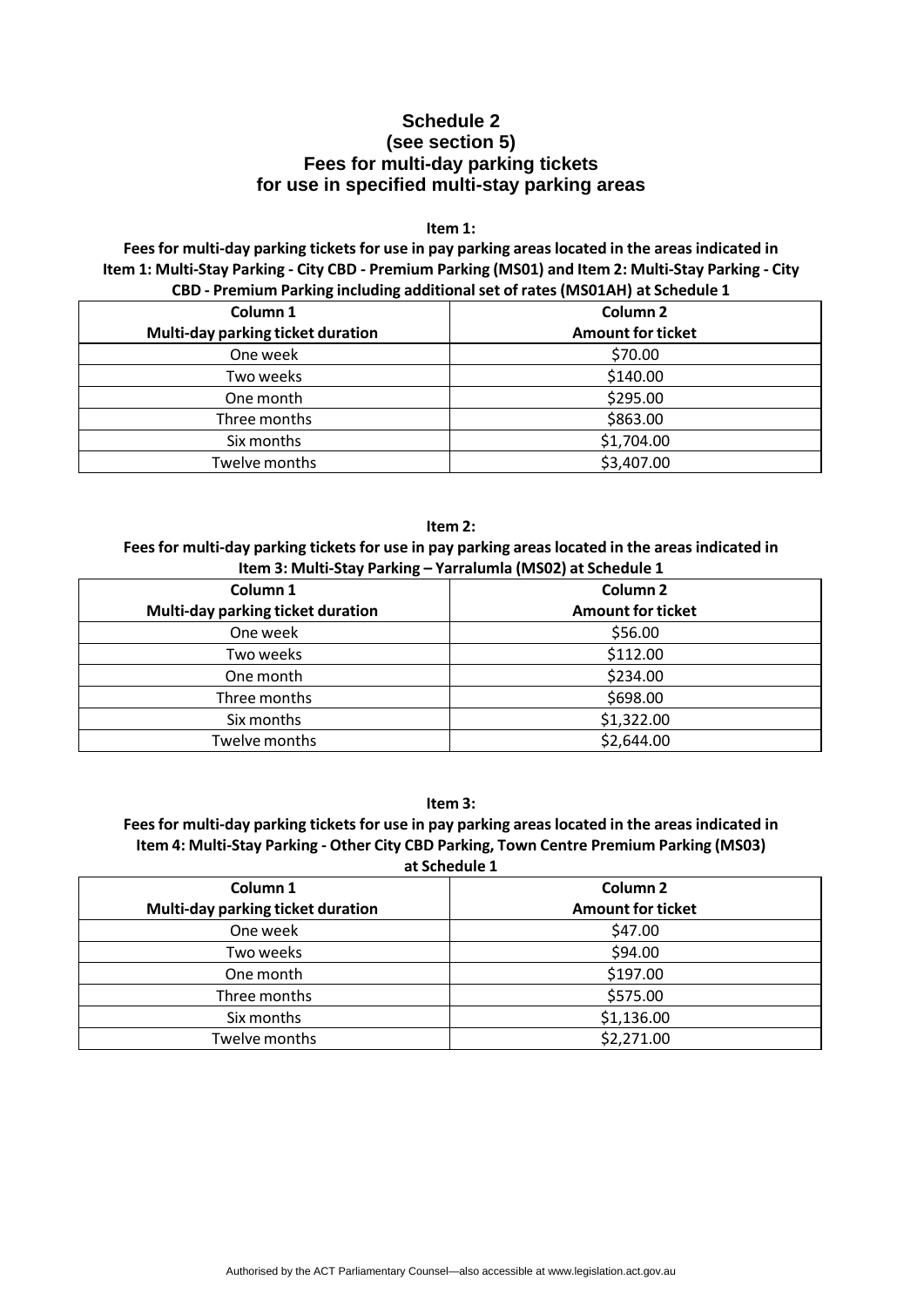#### **Item 4:**

|  | Fees for multi-day parking tickets for use in pay parking areas located in the areas indicated |
|--|------------------------------------------------------------------------------------------------|
|  | in Item 5: Multi-Stay Parking - Other Town Centre Parking, Group Centre Parking (MS04) at      |

| <b>POLICABLE T</b>                |                          |
|-----------------------------------|--------------------------|
| Column 1                          | Column <sub>2</sub>      |
| Multi-day parking ticket duration | <b>Amount for ticket</b> |
| One week                          | \$40.00                  |
| Two weeks                         | \$78.00                  |
| One month                         | \$165.00                 |
| Three months                      | \$479.00                 |
| Six months                        | \$945.00                 |
| Twelve months                     | \$1,889.00               |